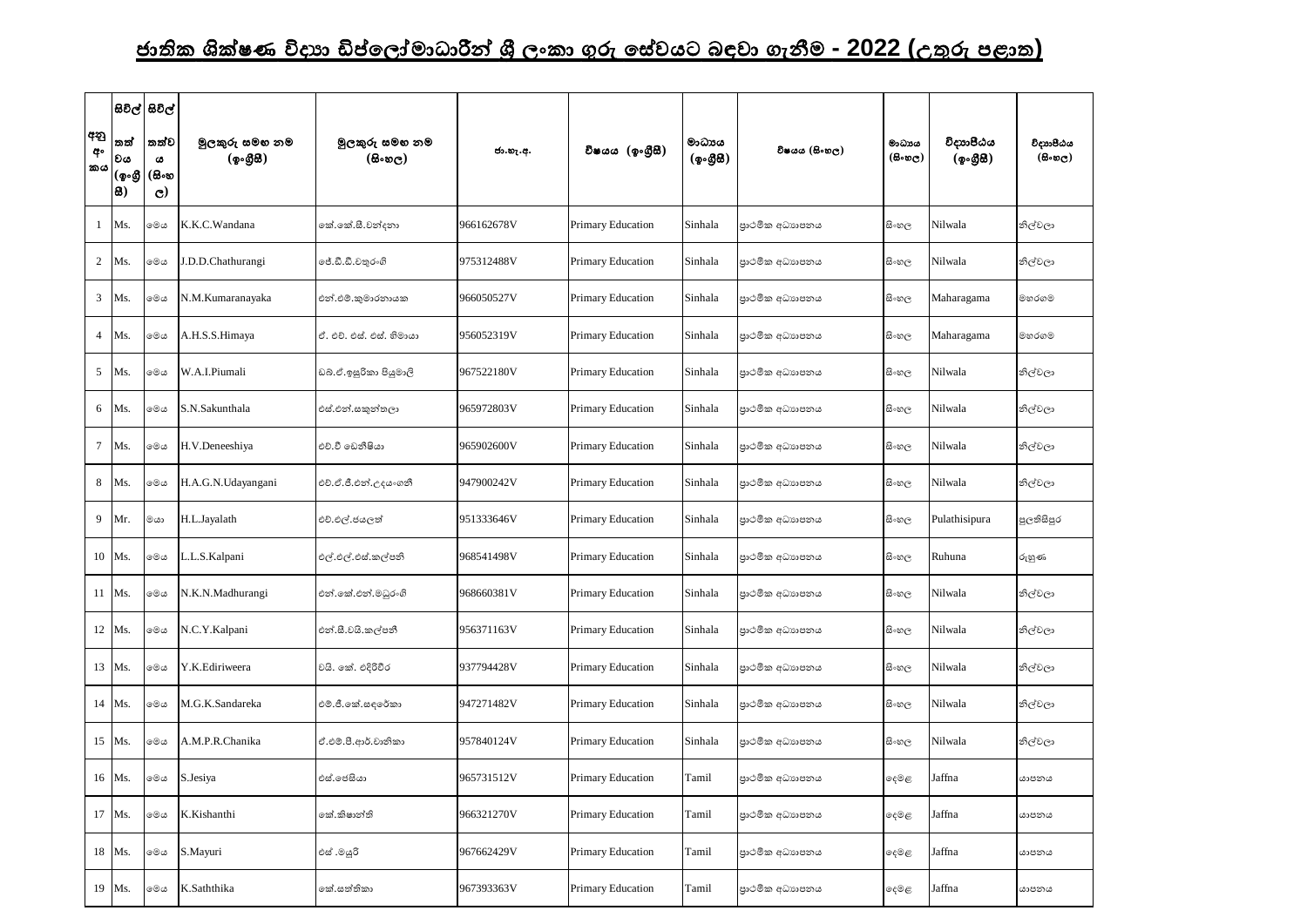|                 |                               | සිවිල් සිවිල්                                |                            |                                        |            |                   |                                                    |                |                               |                       |                                   |
|-----------------|-------------------------------|----------------------------------------------|----------------------------|----------------------------------------|------------|-------------------|----------------------------------------------------|----------------|-------------------------------|-----------------------|-----------------------------------|
| අනු<br>අං<br>කය | තත්<br> වය<br> (စ့•စ္တ<br> 8) | ්තත්ව ,<br>$\omega$<br>(සිංහ<br>$\mathbf{C}$ | මූලකුරු සමහ නම<br>(ඉංගීසි) | මූලකුරු සමහ නම<br>$(B \circ \omega_C)$ | ජා.හැ.අ.   | විෂයය (ඉංගීුසි)   | මාධායෙ<br>$({\cal Q} \circ \mathcal{B} \boxtimes)$ | විෂයය (සිංහල)  | මාධාය<br>$(B \circ \omega_C)$ | විදාහපීඨය<br>(ඉංගීසී) | විදාහපීඨය<br>$(B \circ \omega_C)$ |
|                 | 20 Mr.                        | මයා                                          | R.Pirashanthan             | ආර්.පිරශාන්තන්                         | 962371604V | Primary Education | Tamil                                              | පාථමික අධාහපනය | දෙමළ                          | Jaffna                | යාපනය                             |
| 21 Ms.          |                               | මෙය                                          | K.Sinduja                  | කේ.සින්දූජා                            | 968551248V | Primary Education | Tamil                                              | පාථමික අධාහපනය | දෙමළ                          | Jaffna                | යාපනය                             |
|                 | 22 Ms.                        | මෙය                                          | <b>B.Vasuki</b>            | බී.වාසුකී                              | 965392599V | Primary Education | Tamil                                              | පාථමික අධාහපනය | දෙමළ                          | Vauniya               | වවුනියාව                          |
|                 | 23 Ms.                        | මෙය                                          | T.Anoja                    | ටී.අතෝජා                               | 956221250V | Primary Education | Tamil                                              | පාථමික අධාහපනය | දෙමළ                          | Vauniya               | වවුනියාව                          |
|                 | 24 Ms.                        | මෙය                                          | M.M.Priyanka               | එම්.මෛදිලි පියංකා                      | 958602014V | Primary Education | Tamil                                              | පාථමික අධාහපනය | දෙමළ                          | Jaffna                | යාපනය                             |
|                 | 25   Ms.                      | මෙය                                          | U.Supaththira              | යු. සුපත්තිරා                          | 965772740V | Primary Education | Tamil                                              | පාථමික අධාහපනය | දෙමළ                          | Jaffna                | යාපනය                             |
|                 | 26 Ms.                        | මෙය                                          | P.Vidusha                  | පී.විදූෂා                              | 975201287V | Primary Education | Tamil                                              | පාථමික අධාහපනය | දෙමළ                          | Jaffna                | යාපනය                             |
|                 | 27 Ms.                        | මෙය                                          | S.Nalani                   | එස් .නිලානි                            | 968061275V | Primary Education | Tamil                                              | පාථමික අධාහපනය | දෙමළ                          | Jaffna                | යාපනය                             |
|                 | 28 Ms.                        | මෙය                                          | R.Sanchika                 | ආර්.සන්චිකා                            | 967512303V | Primary Education | Tamil                                              | පාථමික අධාහපනය | දෙමළ                          | Jaffna                | යාපනය                             |
|                 | 29 Mr.                        | මයා                                          | N.Umesh                    | එන්.උමේෂ්                              | 953071355V | Primary Education | Tamil                                              | පාථමික අධාහපනය | දෙමළ                          | Jaffna                | යාපනය                             |
|                 | 30 Ms.                        | මෙය                                          | M.Hamshathwani             | එම් .හම්ෂත්වනි                         | 935803810V | Primary Education | Tamil                                              | පාථමික අධාහපනය | දෙමළ                          | Jaffna                | යාපනය                             |
|                 | 31 Ms.                        | මෙය                                          | S.Tharshika                | එස්.තර්සිකා                            | 947902547V | Primary Education | Tamil                                              | පාථමික අධාහපනය | දෙමළ                          | Vauniya               | වවුනියාව                          |
|                 | 32 Mr.                        | මයා                                          | P.Anton Josep              | පී.ඇන්ටන් ජෝසප්                        | 952570030V | Primary Education | Tamil                                              | පාථමික අධාහපනය | දෙමළ                          | Vauniya               | වවුනියාව                          |
|                 | 33 Ms.                        | මෙය                                          | V.Kasthuri                 | වී.කස්තුරි                             | 957331700V | Primary Education | Tamil                                              | පාථමික අධාහපනය | දෙමළ                          | Jaffna                | යාපනය                             |
|                 | 34 Ms.                        | මෙය                                          | Y.Tharanika                | වයි.දරණිකා                             | 966520582V | Primary Education | Tamil                                              | පාථමික අධාහපනය | දෙමළ                          | Jaffna                | යාපනය                             |
|                 | 35 Mr.                        | $@$ යා                                       | M.Tiwakaran                | එම්.දිවාකරන්                           | 961792002V | Primary Education | Tamil                                              | පාථමික අධාහපනය | දෙමළ                          | Jaffna                | යාපනය                             |
|                 | 36 Ms.                        | මෙය                                          | K.Mathurika                | කේ.මතුරිකා                             | 968360574V | Primary Education | Tamil                                              | පාථමික අධාහපනය | දෙමළ                          | Jaffna                | යාපනය                             |
|                 | 37 Ms.                        | මෙය                                          | V.Thamilarasi              | වී.තමිලරසි                             | 958370229V | Primary Education | Tamil                                              | පාථමික අධාහපනය | දෙමළ                          | Jaffna                | යාපනය                             |
|                 | 38 Mr.                        | මයා                                          | V.Kkirushikeshan           | බී. කිරෂිංක්ෂන්                        | 960230400V | Primary Education | Tamil                                              | පාථමික අධාහපනය | දෙමළ                          | Jaffna                | යාපනය                             |
|                 | 39 Ms.                        | මෙය                                          | R.Sangami                  | ආර්.සංගමි                              | 967162108V | Primary Education | Tamil                                              | පාථමික අධාහපනය | දෙමළ                          | Jaffna                | යාපනය                             |
|                 | 40 Ms.                        | මෙය                                          | M.Madura                   | එම්.මදුරා                              | 957672620V | Primary Education | Tamil                                              | පාථමික අධාහපනය | ඈමළ                           | Jaffna                | යාපනය                             |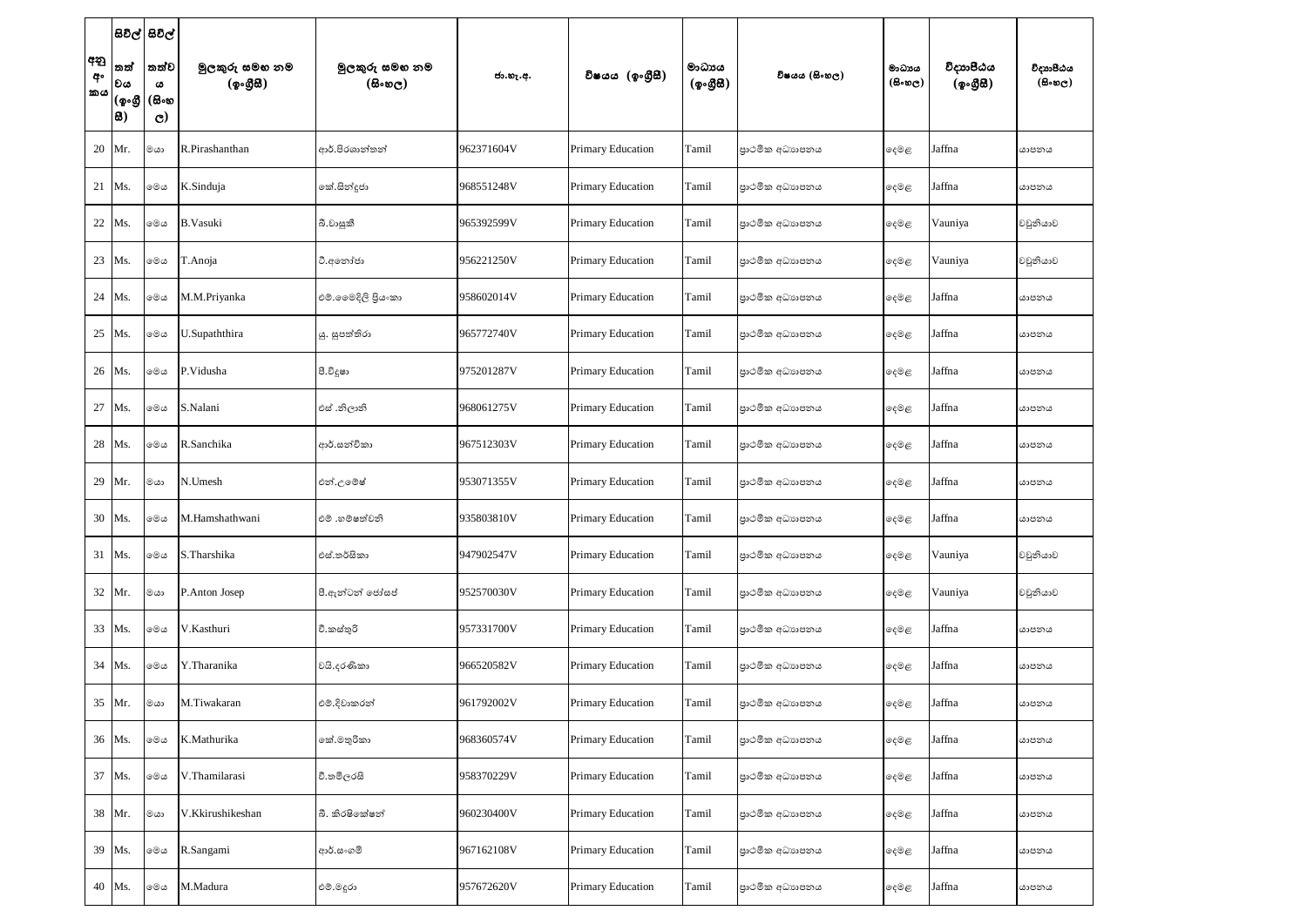|                 | සිවිල් සිවිල්                               |                                    |                            |                                              |              |                   |                                                  |                |                     |                       |                                   |
|-----------------|---------------------------------------------|------------------------------------|----------------------------|----------------------------------------------|--------------|-------------------|--------------------------------------------------|----------------|---------------------|-----------------------|-----------------------------------|
| අනු<br>අං<br>කය | තත්<br> වය<br> (စွ <sub>ိ</sub> ပ္တိ<br> 8) | තත්ව<br>ය<br>(සිංහ<br>$\mathbf{C}$ | මූලකුරු සමහ නම<br>(ඉංගීසි) | මූලකුරු සමහ නම<br>$(B \circ \mathfrak{v}_C)$ | ජා.හැ.අ.     | විෂයය (ඉංගුිසි)   | මාධායය<br>$(\phi \circ \mathcal{B} \mathcal{B})$ | විෂයය (සිංහල)  | මාධාය<br>$($ සිංහල) | විදාහපීඨය<br>(ඉංගීසී) | විදාහපීඨය<br>$(B \circ \omega_C)$ |
|                 | 41 Ms.                                      | මෙය                                | A.Samsana                  | ඒ.සමසනා                                      | 965523073V   | Primary Education | Tamil                                            | පාථමික අධාහපනය | දෙමළ                | Jaffna                | යාපනය                             |
|                 | 42 Mr.                                      | මයා                                | S.Pirashanthan             | එස්.පිරශාන්තන්                               | 951822400V   | Primary Education | Tamil                                            | පාථමික අධාහපනය | දෙමළ                | Jaffna                | යාපනය                             |
|                 | 43 Ms.                                      | මෙය                                | T.Tharshini                | ටී.තර්ශිනි                                   | 955622324V   | Primary Education | Tamil                                            | පාථමික අධාහපනය | දෙමළ                | Jaffna                | යාපනය                             |
|                 | 44 Ms.                                      | මෙය                                | P.Banumadi                 | පී.බානුමදි                                   | 958521219V   | Primary Education | Tamil                                            | පාථමික අධාහපනය | දෙමළ                | Jaffna                | යාපනය                             |
|                 | 45 Ms.                                      | මෙය                                | R.Thivya                   | ආර්.දිවාහ                                    | 936653251V   | Primary Education | Tamil                                            | පාථමික අධාහපනය | දෙමළ                | Jaffna                | යාපනය                             |
|                 | 46 Ms.                                      | මෙය                                | K.Kirushanthini            | කේ.කිරැෂාන්තිනි                              | 966042630V   | Primary Education | Tamil                                            | පාථමික අධාහපනය | දෙමළ                | Jaffna                | යාපනය                             |
|                 | 47 Ms.                                      | මෙය                                | S.Shiyamali                | එස්.ෂියාමලා                                  | 955520904V   | Primary Education | Tamil                                            | පාථමික අධාහපනය | දෙමළ                | Vauniya               | වවුනියාව                          |
|                 | 48 Ms.                                      | මෙය                                | L.Maryanusha               | එල්.මේරි අනුෂා                               | 967871842V   | Primary Education | Tamil                                            | පාථමික අධාහපනය | දෙමළ                | Vauniya               | වවුනියාව                          |
|                 | 49 Ms.                                      | මෙය                                | S.Dilaksana                | එස්.දිලක්සනා                                 | 967651753V   | Primary Education | Tamil                                            | පාථමික අධාහපනය | දෙමළ                | Vauniya               | වවුනියාව                          |
|                 | 50 Ms.                                      | මෙය                                | P.Kugapriya                | පී.කුගපියා                                   | 968230310V   | Primary Education | Tamil                                            | පාථමික අධාහපනය | දෙමළ                | Vauniya               | වවුනියාව                          |
|                 | 51 Ms.                                      | මෙය                                | T.Thilaksha                | ටී.තිලක්ෂා                                   | 968162322V   | Primary Education | Tamil                                            | පාථමික අධාහපනය | දෙමළ                | Vauniya               | වවුනියාව                          |
|                 | 52 Ms.                                      | මෙය                                | C.Roshanthini              | සී.රොෂාන්තිනි                                | 948612674V   | Primary Education | Tamil                                            | පාථමික අධාහපනය | දෙමළ                | Jaffna                | යාපනය                             |
|                 | 53 Ms.                                      | මෙය                                | K.Sarmini                  | කේ.සර්මිනි                                   | 956253330V   | Primary Education | Tamil                                            | පාථමික අධාහපනය | දෙමළ                | Jaffna                | යාපනය                             |
|                 | 54 Ms.                                      | මෙය                                | S.Jenifa                   | එස්.ජෙනිපා                                   | 199653600883 | Primary Education | Tamil                                            | පාථමික අධාහපනය | දෙමළ                | Jaffna                | යාපනය                             |
|                 | 55 Mr.                                      | මයා                                | N.Nirojan                  | ටී.නිරෝජන්                                   | 960322118V   | Primary Education | Tamil                                            | පාථමික අධාහපනය | දෙමළ                | Jaffna                | යාපනය                             |
|                 | 56 Ms.                                      | $\circ\circ\circ$                  | V.Sorapika                 | බී.සොරැපිකා                                  | 956211018V   | Primary Education | Tamil                                            | පාථමික අධාහපනය | දෙමළ                | Jaffna                | යාපනය                             |
|                 | 57 Ms.                                      | මෙය                                | S.Suganya                  | එස්.සුගන්යා                                  | 966361123V   | Primary Education | Tamil                                            | පාථමික අධාහපනය | දෙමළ                | Jaffna                | යාපනය                             |
|                 | 58 Mr.                                      | මයා                                | C.Maduranthahan            | සී.මදුරාන්තහන්                               | 951570869V   | Primary Education | Tamil                                            | පාථමික අධාහපනය | දෙමළ                | Jaffna                | යාපනය                             |
|                 | 59 Ms.                                      | මෙය                                | F.M.Thanishtala            | එප්.මේරි දනිෂ්ටලා                            | 968250060V   | Primary Education | Tamil                                            | පාථමික අධාහපනය | ඈමළ                 | Jaffna                | යාපනය                             |
|                 | 60 Ms.                                      | මෙය                                | S.Achutha                  | එස්.අවුතා                                    | 967200204V   | Primary Education | Tamil                                            | පාථමික අධාහපනය | දෙමළ                | Jaffna                | යාපනය                             |
|                 | 61 Mr.                                      | මයා                                | A.Kedeeshwaran             | ඒ.කේදීෂ්වරන්                                 | 951682365V   | Primary Education | Tamil                                            | පාථමික අධාහපනය | දෙමළ                | Jaffna                | යාපනය                             |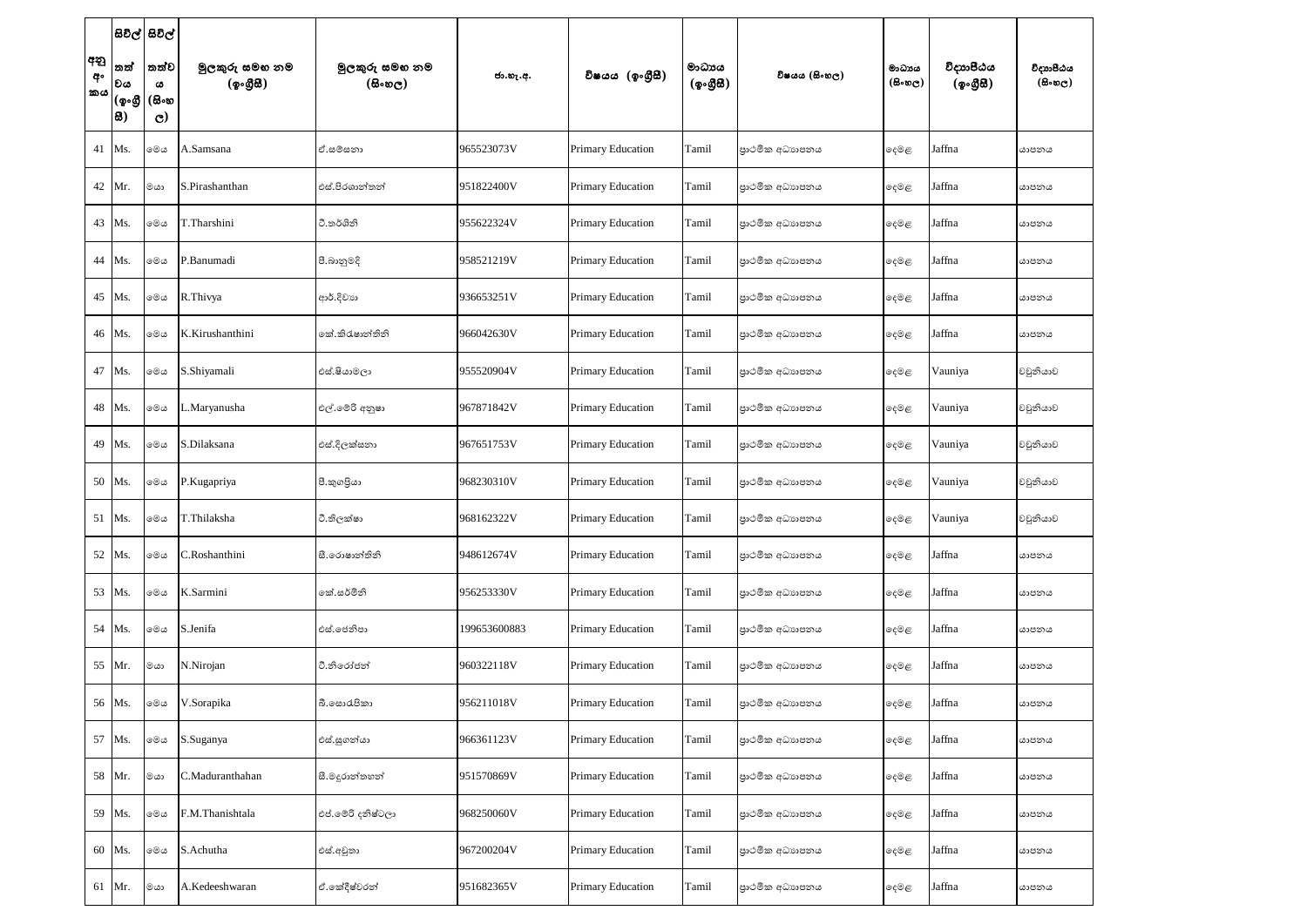|                 |                                              | සවල් සවල්                           |                            |                                        |            |                          |                    |                 |                               |                       |                            |
|-----------------|----------------------------------------------|-------------------------------------|----------------------------|----------------------------------------|------------|--------------------------|--------------------|-----------------|-------------------------------|-----------------------|----------------------------|
| අනු<br>අං<br>කය | තත්<br> වය<br> (စွ <sub>ိ</sub> ပ္တိ<br> සි) | තත්ව <br>ය<br>(සිංහ<br>$\mathbf{C}$ | මූලකුරු සමහ නම<br>(ඉංගීසි) | මුලකුරු සමහ නම<br>$(B \circ \omega_C)$ | ජා.හැ.අ.   | විෂයය (ඉංගීසී)           | මාධායය<br>(ඉංගීසි) | විෂයය (සිංහල)   | මාධාය<br>$(B \circ \omega_C)$ | විදාහපීඨය<br>(ඉංගීසී) | විදාහපීඨය<br>$($ සිංහල $)$ |
|                 | 62 Ms.                                       | මෙය                                 | K.Pankaya                  | ෧ක්.පංකජා                              | 967862371V | Primary Education        | Tamil              | පාථමික අධාහපනය  | දෙමළ                          | Jaffna                | යාපනය                      |
|                 | 63   Ms.                                     | මෙය                                 | <b>B.Jenitha</b>           | බී.ජෙනිතා                              | 965593292V | <b>Primary Education</b> | Tamil              | පාථමික අධාහපනය  | දෙමළ                          | Vauniya               | වවුනියාව                   |
|                 | 64 Ms.                                       | මෙය                                 | P.Arulini                  | පී.අරුලිනි                             | 937743017V | Primary Education        | Tamil              | පාථමික අධාහපනය  | දෙමළ                          | Jaffna                | යාපනය                      |
|                 | 65 Ms.                                       | මෙය                                 | P.Sinduya                  | පී.සින්දූජා                            | 967720313V | Primary Education        | Tamil              | පාථමික අධාහපනය  | දෙමළ                          | Jaffna                | යාපනය                      |
|                 | 66 Ms.                                       | මෙය                                 | T.Pirunthana               | ටී.පිරුන්තනා                           | 965662049V | <b>Primary Education</b> | Tamil              | පාථමික අධාහපනය  | දෙමළ                          | Vauniya               | වවුනියාව                   |
|                 | 67 Mr.                                       | $@$ යා                              | F.S.Thanushan              | එෆ්.එස්.තනුශාන්                        | 960600274V | Primary Education        | Tamil              | පාථමික අධාහපනය  | දෙමළ                          | Vauniya               | වවුනියාව                   |
|                 | 68 Ms.                                       | මෙය                                 | Y.Vithusa                  | වයි.විතූසා                             | 966962534V | Primary Education        | Tamil              | පාථමික අධාහපනය  | දෙමළ                          | Vauniya               | වවුනියාව                   |
|                 | 69 Ms.                                       | මෙය                                 | L.Vanitha                  | එල්.වනිතා                              | 965582720V | Primary Education        | Tamil              | පුාථමික අධාහපනය | දෙමළ                          | Vauniya               | වවුනියාව                   |
|                 | 70 Ms.                                       | මෙය                                 | S.M.Dilsa                  | එස් .මේරි ඩිල්සා                       | 975261026V | Primary Education        | Tamil              | පාථමික අධාහපනය  | දෙමළ                          | Jaffna                | යාපනය                      |
|                 | 71 Mr.                                       | මයා                                 | P.M.Dilaxshan              | පී.එම්.දිලක්ෂාන්                       | 963650140V | Primary Education        | Tamil              | පාථමික අධාහපනය  | දෙමළ                          | Vauniya               | වවුනියාව                   |
|                 | 72 Ms.                                       | මෙය                                 | C.Krishanthi               | සී.කිෂාත්ති                            | 965470727V | Primary Education        | Tamil              | පාථමික අධාහපනය  | දෙමළ                          | Vauniya               | වවුනියාව                   |
|                 | 73 Ms.                                       | මෙය                                 | J.J.Figurado               | ජී.ජී.ෆිගුරාඩෝ                         | 957772714V | Primary Education        | Tamil              | පාථමික අධාහපනය  | දෙමළ                          | Vauniya               | වවුනියාව                   |
|                 | 74 Ms.                                       | මෙය                                 | S.Navaneetha               | එස් .නවනීතා                            | 967902993V | Primary Education        | Tamil              | පාථමික අධාහපනය  | දෙමළ                          | Jaffna                | යාපනය                      |
|                 | 75 Ms.                                       | මෙය                                 | S.Jathursha                | එස්.ජතුර්ෂා                            | 967480495V | Primary Education        | Tamil              | පාථමික අධාහපනය  | දෙමළ                          | Vauniya               | වවුනියාව                   |
|                 | 76 Mr.                                       | $@$ යා                              | T.Kajeenthiran             | ටී.කජීන්තිරන්                          | 943562180V | Primary Education        | Tamil              | පාථමික අධාහපනය  | දෙමළ                          | Addalaichenai         | අඩ්ඩාලච්චේන                |
|                 | 77 Ms.                                       | මෙය                                 | T.Gomathini                | ටී.කෝමෙතිනි                            | 946104299V | Primary Education        | Tamil              | පාථමික අධාහපනය  | දෙමළ                          | Jaffna                | යාපනය                      |
|                 | 78 Mr.                                       | මයා                                 | K.Vinodan                  | කේ.විනෝදන්                             | 962743340V | Primary Education        | Tamil              | පාථමික අධාහපනය  | දෙමළ                          | Vauniya               | වවුනියාව                   |
|                 | 79 Ms.                                       | මෙය                                 | S.Sujikka                  | එස්.සුජිකා                             | 956501644V | Primary Education        | Tamil              | පාථමික අධාහපනය  | දෙමළ                          | Vauniya               | වවුනියාව                   |
|                 | 80 Ms.                                       | මෙය                                 | M.Y.F.Raisa                | එම්.වයි.එෆ්.රයිසා                      | 956253748V | Primary Education        | Tamil              | පුාථමික අධාහපනය | දෙමළ                          | Vauniya               | වවුනියාව                   |
|                 | 81 Ms.                                       | මෙය                                 | R.Sathursha                | ආර්.සතුර්ෂා                            | 947103156V | Primary Education        | Tamil              | පාථමික අධාහපනය  | දෙමළ                          | Vauniya               | වවුනියාව                   |
|                 | 82 Mr.                                       | මයා                                 | N.A.Azeem                  | ඒ.ජබ්ලිව්.අස්මියා                      | 950802847V | Primary Education        | Tamil              | පාථමික අධාහපනය  | දෙමළ                          | Vauniya               | වවුනියාව                   |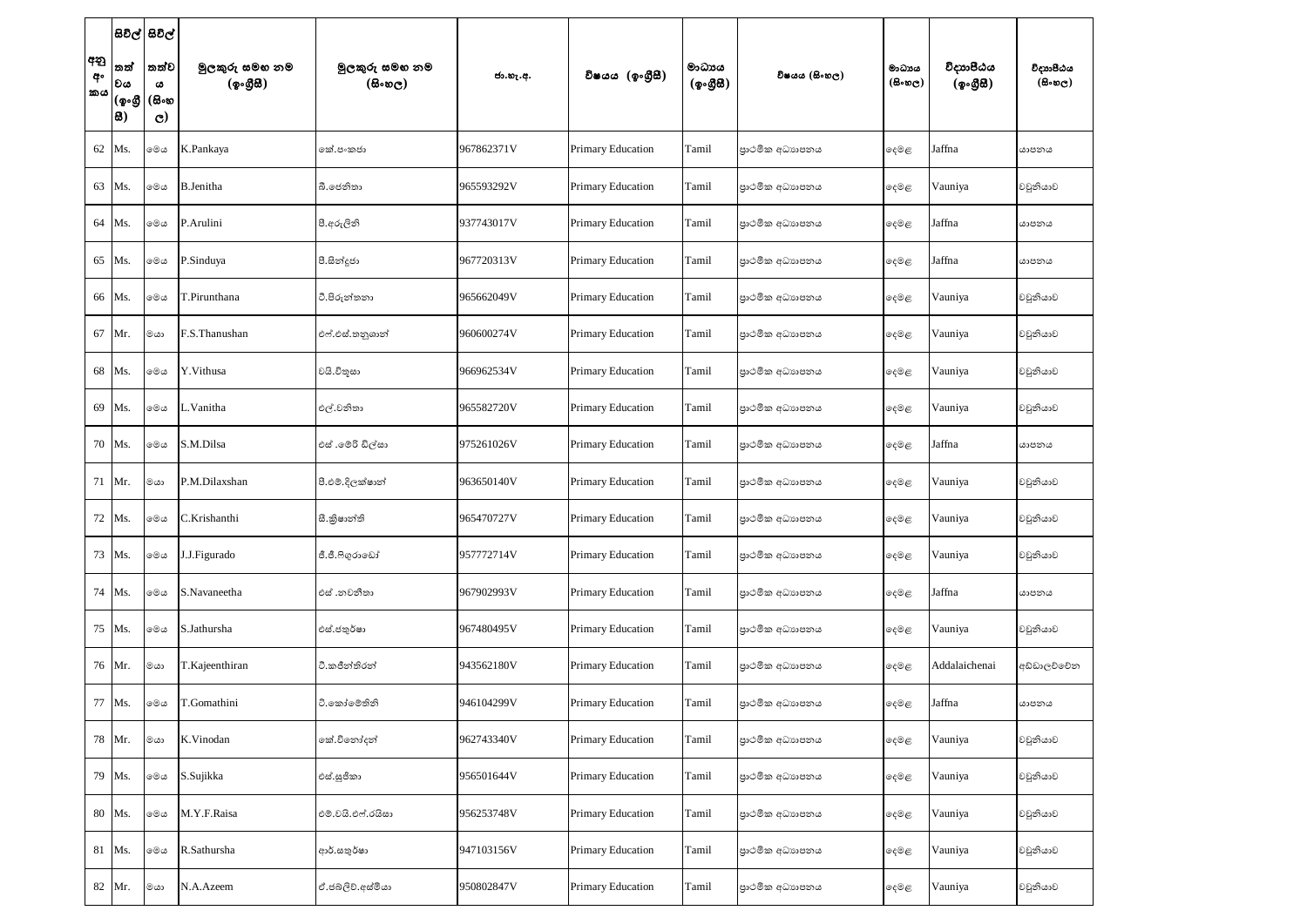|                 |                               | සිවිල් සිවිල්                      |                            |                                              |              |                 |                                                  |               |                                     |                       |                                   |
|-----------------|-------------------------------|------------------------------------|----------------------------|----------------------------------------------|--------------|-----------------|--------------------------------------------------|---------------|-------------------------------------|-----------------------|-----------------------------------|
| අනු<br>අං<br>කය | තත්<br> වය<br> (စွႉစ္တ<br> 8) | තත්ව<br>ය<br>(සිංහ<br>$\mathbf{C}$ | මුලකුරු සමහ නම<br>(ඉංගීසී) | මුලකුරු සමහ නම<br>$(B \circ \mathfrak{v}_C)$ | ජා.හැ.අ.     | විෂයය (ඉංගීුසි) | මාධායය<br>$(\phi \circ \mathcal{B} \mathcal{B})$ | විෂයය (සිංහල) | මාධාය<br>$(B \circ \mathfrak{v}_C)$ | විදාහපීඨය<br>(ඉංගීසි) | විදාහපීඨය<br>$(B \circ \omega_C)$ |
|                 | 83 Ms.                        | මෙය                                | J.Thuwaraga                | ජේ.තුවාරග                                    | 955352971V   | Science         | Tamil                                            | විදාහව        | ඈමළ                                 | Vavuniya              | වවුනියාව                          |
|                 | 84 Ms.                        | මෙය                                | V.Mathini                  | වී.මතිනි                                     | 966462540V   | Science         | Tamil                                            | විදාහව        | දෙමළ                                | Vavuniya              | වවුනියාව                          |
|                 | 85 Ms.                        | මෙය                                | K.Yalini                   | කේ.යාලිනි                                    | 968000888V   | Science         | Tamil                                            | විදාහව        | දෙමළ                                | Vavuniya              | වවුනියාව                          |
|                 | 86 Ms.                        | මෙය                                | R.Vthuuja                  | ආර්.විතූජා                                   | 956643635V   | Science         | Tamil                                            | විදාහව        | දෙමළ                                | Vavuniya              | වවුනියාව                          |
|                 | 87 Ms.                        | මෙය                                | T.Tharsika                 | ථි.තර්සිකා                                   | 968260855V   | Science         | Tamil                                            | විදාහව        | දෙමළ                                | Vavuniya              | වවුනියාව                          |
|                 | 88 Ms.                        | මෙය                                | S.Niveda                   | එස් .නිවේදා                                  | 968171542V   | Science         | Tamil                                            | විදාහව        | ඈමළ                                 | Jaffna                | යාපනය                             |
|                 | 89 Ms.                        | මෙය                                | P.Ramya                    | පී.රමාහ                                      | 968421000V   | Science         | Tamil                                            | විදාහව        | දෙමළ                                | Jaffna                | යාපනය                             |
|                 | 90 Ms.                        | මෙය                                | S.Dilakshana               | එස් .දිලක්ෂනා                                | 966131403V   | Science         | Tamil                                            | විදාහව        | දෙමළ                                | Jaffna                | යාපනය                             |
|                 | 91   Ms.                      | මෙය                                | V.Aathy                    | බී.අර්ති                                     | 967660175V   | Science         | Tamil                                            | විදාහව        | දෙමළ                                | Jaffna                | යාපනය                             |
|                 | 92 Mr.                        | මයා                                | K.Kaleiraja                | කේ.කලෙයිරාජ්                                 | 953042134V   | Science         | Tamil                                            | විදාහව        | දෙමළ                                | Jaffna                | යාපනය                             |
|                 | 93 Ms.                        | මෙය                                | N.Thuwaraka                | එන්.තුවාරකා                                  | 965860860V   | Science         | Tamil                                            | විදාහව        | ඈමළ                                 | Jaffna                | යාපනය                             |
|                 | 94 Mr.                        | මයා                                | M.Nshshankan               | එම්.නිශ්ශංකන්                                | 199520801322 | Science         | Tamil                                            | විදාහව        | දෙමළ                                | Jaffna                | යාපනය                             |
|                 | 95 Ms.                        | $\circ\circ\circ$                  | S.Niruja                   | එස්.නිරුජා                                   | 946463361V   | Science         | Tamil                                            | විදාහව        | දෙමළ                                | Jaffna                | යාපනය                             |
|                 | 96 Mr.                        | මයා                                | V.Supenthiran              | බී. සුපේන්තිරන්                              | 942772777V   | Science         | Tamil                                            | විදාහව        | දෙමළ                                | Jaffna                | යාපනය                             |
|                 | 97 Mr.                        | මයා                                | <b>B.Senthuran</b>         | වී. සෙන්තූරන්                                | 961662630V   | Science         | Tamil                                            | විදාහව        | දෙමළ                                | Jaffna                | යාපනය                             |
|                 | 98 Mr.                        | මයා                                | K.Gajanan                  | කේ. කජානන්                                   | 950590688V   | Science         | Tamil                                            | විදාහව        | ෫෧෫                                 | Jaffna                | යාපනය                             |
|                 | 99 Ms.                        | මෙය                                | R.Indu                     | ආර්.ඉන්දු                                    | 946131261V   | Science         | Tamil                                            | විදාහව        | ෫෧෫                                 | Jaffna                | යාපනය                             |
|                 | $100$ Ms.                     | මෙය                                | V.Subanki                  | බී.සුබාංකි                                   | 965681680V   | Science         | Tamil                                            | විදාහව        | ෫෧෫                                 | Jaffna                | යාපනය                             |
|                 | 101 Ms.                       | මෙය                                | K.Shanthini                | කේ.ෂාන්තිනි                                  | 966341637V   | Science         | Tamil                                            | විදාහව        | දෙමළ                                | Jaffna                | යාපනය                             |
|                 | 102   Ms.                     | $\circ\circ\circ$                  | S.Priyanka                 | එස් . පිරියංකා                               | 968190679V   | Science         | Tamil                                            | විදාහව        | දෙමළ                                | Jaffna                | යාපනය                             |
|                 | 103 Ms.                       | මෙය                                | S.A.Niranjala              | එස්. ඒ. නිරත්ජලා                             | 968620851V   | Science         | Tamil                                            | විදාහව        | ඈමළ                                 | Jaffna                | යාපනය                             |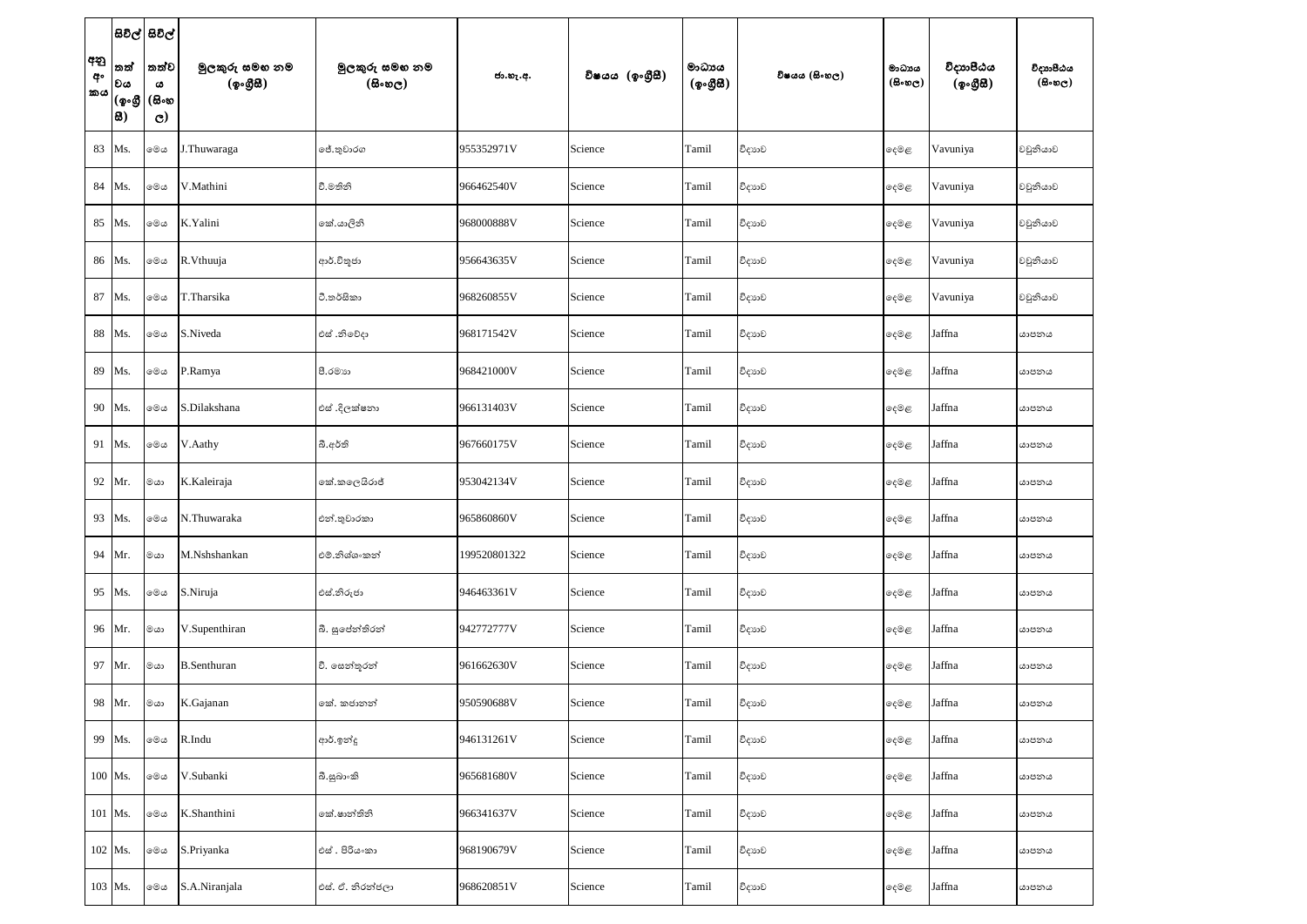|                 |                                             | සිවිල් සිවිල්                      |                            |                              |              |                 |                                                  |               |                         |                       |                                         |
|-----------------|---------------------------------------------|------------------------------------|----------------------------|------------------------------|--------------|-----------------|--------------------------------------------------|---------------|-------------------------|-----------------------|-----------------------------------------|
| අනු<br>අං<br>කය | තත්<br> වය<br> (စွ <sub>ိ</sub> ပ္တိ<br> 8) | තත්ව<br>ය<br>(සිංහ<br>$\mathbf{C}$ | මුලකුරු සමහ නම<br>(ඉංගීසි) | මුලකුරු සමහ නම<br>$($ සිංහල) | ජා.හැ.අ.     | විෂයය (ඉංගීුසි) | මාධායය<br>$(\phi \circ \mathcal{B} \mathcal{B})$ | විෂයය (සිංහල) | මාධාපය<br>$($ සිංහල $)$ | විදාහපීඨය<br>(ඉංගීසී) | විදාහපීඨය<br>$(B \circ \mathfrak{v}_C)$ |
|                 | $104$ Ms.                                   | මෙය                                | H.K.Jenushiya              | එච්.කේ. ජෙනුෂියා             | 199650600570 | Science         | Tamil                                            | විදාහව        | දෙමළ                    | Jaffna                | යාපනය                                   |
|                 | 105 Ms.                                     | මෙය                                | V.Sujatha                  | බී. සුජාතා                   | 956461448V   | Science         | Tamil                                            | විදාහව        | දෙමළ                    | Jaffna                | යාපනය                                   |
|                 | 106 Ms.                                     | මෙය                                | S.Durshana                 | එස් .දූර්ෂනා                 | 958002181V   | Science         | Tamil                                            | විදාහව        | ඈමළ                     | Jaffna                | යාපනය                                   |
|                 | 107 Ms.                                     | මෙය                                | P.Sithurshika              | පී.සිතුර්ෂිකා                | 968540807V   | Science         | Tamil                                            | විදාහව        | දෙමළ                    | Jaffna                | යාපනය                                   |
|                 | 108 Mr.                                     | $@$ යා                             | G.Vidushan                 | ජී.විදූෂන්                   | 941403719V   | Science         | Tamil                                            | විදාහව        | ඈමළ                     | Jaffna                | යාපනය                                   |
|                 | 109 Ms.                                     | මෙය                                | M.Tharmika                 | එම්.තර්මිකා                  | 965970304V   | Science         | Tamil                                            | විදාහව        | දෙමළ                    | Jaffna                | යාපනය                                   |
|                 | 110 Ms.                                     | මෙය                                | P.Sathurshika              | පී.සතුර්ෂිකා                 | 968540793V   | Science         | Tamil                                            | විදාහව        | දෙමළ                    | Jaffna                | යාපනය                                   |
|                 | 111 Mr.                                     | මයා                                | K.Hariram                  | කේ.හරිරාම්                   | 963380399V   | Science         | Tamil                                            | විදාහව        | දෙමළ                    | Jaffna                | යාපනය                                   |
|                 | $112$ Mr.                                   | මයා                                | T.Vinod                    | ටී.විනෝද්                    | 950990562V   | Science         | Tamil                                            | විදාහව        | ඈමළ                     | Jaffna                | යාපනය                                   |
|                 | 113 Ms.                                     | මෙය                                | T.Lenchi                   | ටී.ලෙන්චි                    | 967470368V   | Science         | Tamil                                            | විදාහව        | දෙමළ                    | Jaffna                | යාපනය                                   |
|                 | $114$ Mr.                                   | මයා                                | A.Thasaradan               | ඒ.තසරදන්                     | 962980830V   | Science         | Tamil                                            | විදාහව        | දෙමළ                    | Jaffna                | යාපනය                                   |
|                 | $115$ Mr.                                   | මයා                                | K.Kovikrishna              | කේ.කෝවිකිරිෂ්නා              | 961321140V   | Science         | Tamil                                            | විදාහව        | දෙමළ                    | Jaffna                | යාපනය                                   |
|                 | $116$ Mr.                                   | මයා                                | V.Madurshan                | බී.මදූර්ෂන්                  | 950430338V   | Science         | Tamil                                            | විදාහව        | දෙමළ                    | Jaffna                | යාපනය                                   |
|                 | $117$ Mr.                                   | මයා                                | E.Sanjeewan                | ඉ. සන්ජීවන්                  | 960331460V   | Science         | Tamil                                            | විදාහව        | දෙමළ                    | Jaffna                | යාපනය                                   |
|                 | $118$ Mr.                                   | මයා                                | Y.Venisten                 | වයි. වෙනිෂ්ටන්               | 950974354V   | Science         | Tamil                                            | විදාහව        | දෙමළ                    | Jaffna                | යාපනය                                   |
|                 | $119$ Ms.                                   | මෙය                                | V.Sarmina                  | බී. සර්මිනා                  | 199456103874 | Science         | Tamil                                            | විදාහව        | දෙමළ                    | Jaffna                | යාපනය                                   |
|                 | $120$ Mr.                                   | මයා                                | S.Jaahirshan               | එස් . ජාහිර්ෂන්              | 950281561V   | Science         | Tamil                                            | විදාහව        | දෙමළ                    | Jaffna                | යාපනය                                   |
|                 | 121 Ms.                                     | මෙය                                | V.Ajitha                   | බී.අජිතා                     | 955932196V   | Science         | Tamil                                            | විදාහව        | ෫ෙළ                     | Jaffna                | යාපනය                                   |
|                 | $122$ Mr.                                   | මයා                                | S.Srikanan                 | එස් . ශූී කණන්               | 963251491V   | Science         | Tamil                                            | විදාහව        | දෙමළ                    | Jaffna                | යාපනය                                   |
|                 | 123 Ms.                                     | මෙය                                | S.Neeraja                  | එස්. නීරජා                   | 966361131V   | Science         | Tamil                                            | විදාහව        | දෙමළ                    | Jaffna                | යාපනය                                   |
|                 | 124 Ms.                                     | මෙය                                | G.Abisha                   | ජි.අබිෂා                     | 965290346V   | Science         | English                                          | විදාහව        | ඉංගීසි                  | Jaffna                | යාපනය                                   |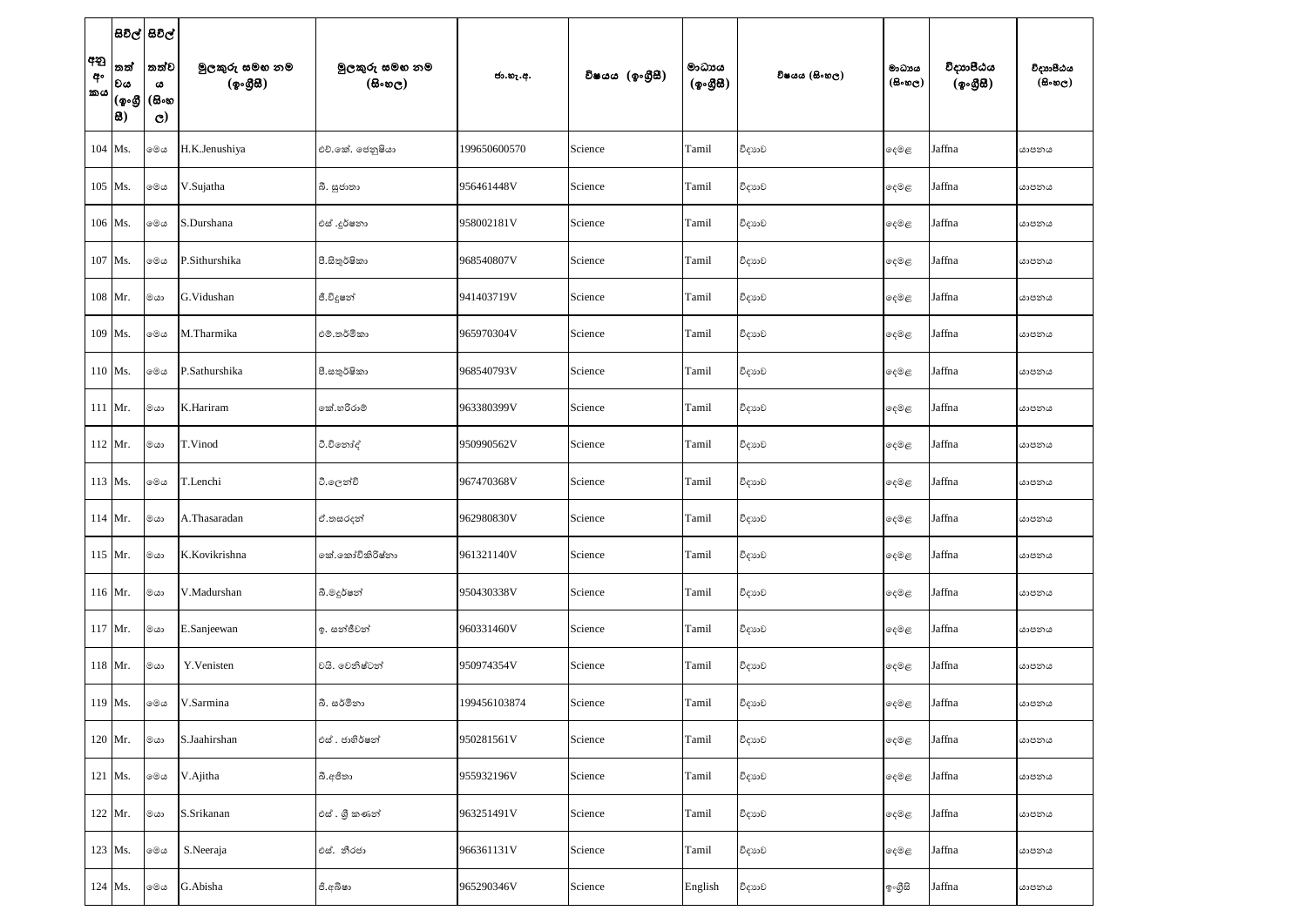|                 |                                                     | සිවිල් සිවිල්                        |                            |                                              |             |                 |                                                  |               |                      |                       |                                         |
|-----------------|-----------------------------------------------------|--------------------------------------|----------------------------|----------------------------------------------|-------------|-----------------|--------------------------------------------------|---------------|----------------------|-----------------------|-----------------------------------------|
| අනු<br>අං<br>කය | <b>'තත්</b><br> වය<br> (စွ <sub>ိ</sub> ပ္တိ<br> 8) | ් තත්ව<br>ය<br>(සිංහ<br>$\mathbf{C}$ | මුලකුරු සමහ නම<br>(ඉංගීසි) | මූලකුරු සමහ නම<br>$(B \circ \mathfrak{v}_C)$ | ජා.හැ.අ.    | විෂයය (ඉංගීුසි) | මාධායය<br>$(\phi \circ \mathcal{B} \mathcal{B})$ | විෂයය (සිංහල) | මාධාපය<br>$($ සිංහල) | විදාහපීඨය<br>(ඉංගීසී) | විදාහපීඨය<br>$(B \circ \mathfrak{v}_C)$ |
|                 | 125 Ms.                                             | මෙය                                  | R.Ketharagauri             | ආර්.කේතාරගෞරි                                | 967963232V  | Science         | English                                          | විදාහව        | ඉංගීසි               | Jaffna                | යාපනය                                   |
|                 | 126 Ms.                                             | මෙය                                  | K.Kasthuri                 | කේ.කස්තුරි                                   | 966743026V  | Science         | English                                          | විදාහව        | ඉංගීසි               | Jaffna                | යාපනය                                   |
|                 | 127   Ms.                                           | මෙය                                  | G.Babitha                  | ජී. බබිතා                                    | 967770701V  | Science         | English                                          | විදාහව        | ඉංගීසි               | Jaffna                | යාපනය                                   |
|                 | 128 Mr.                                             | මයා                                  | S.Lavesan                  | එස්. ලමේෂන්                                  | 951480770V  | Science         | English                                          | විදාහව        | ඉංගුිසි              | Jaffna                | යාපනය                                   |
|                 | $129$ Ms.                                           | මෙය                                  | L.Luxshanamariyan          | එල්. ලක්ෂණමරියන්                             | 968251597V  | Science         | English                                          | විදාහව        | ඉංගීසි               | Jaffna                | යාපනය                                   |
|                 | 130 Mr.                                             | මයා                                  | S.Subankan                 | එස්. සුබාංකන්                                | 19952561219 | Science         | English                                          | විදාහව        | ඉංගීසි               | Jaffna                | යාපනය                                   |
|                 | 131 Ms.                                             | මෙය                                  | K.Kaleimahal               | කේ.කලෙෙමගල්                                  | 968353080V  | Science         | English                                          | විදාහව        | ඉංගීසි               | Jaffna                | යාපනය                                   |
|                 | 132 Ms.                                             | මෙය                                  | K.Kavitha                  | කේ.කවිතා                                     | 965870253V  | Mathematics     | Tamil                                            | ගණිතය         | දෙමළ                 | Jaffna                | යාපනය                                   |
|                 | 133 Ms.                                             | මෙය                                  | N.Tharsini                 | එන්.තර්සිනි                                  | 966061847V  | Mathematics     | Tamil                                            | ගණිතය         | ඈමළ                  | Vavuniya              | වවුනියාව                                |
|                 | 134 Ms.                                             | මෙය                                  | K.Janani                   | කේ.ජනනි                                      | 966302577V  | Mathematics     | Tamil                                            | ගණිතය         | දෙමළ                 | Jaffna                | යාපනය                                   |
|                 | 135 Ms.                                             | මෙය                                  | V.Jeevika                  | බී.ජීවකි                                     | 967571539V  | Mathematics     | Tamil                                            | ගණිතය         | ඈමළ                  | Jaffna                | යාපනය                                   |
|                 | 136 Ms.                                             | මෙය                                  | K.Sujitha                  | කේ.සුජිතා                                    | 965010661V  | Mathematics     | Tamil                                            | ගණිතය         | දෙමළ                 | Jaffna                | යාපනය                                   |
|                 | 137 Ms.                                             | මෙය                                  | P.Lavanya                  | පී.ලාවන්යා                                   | 958660480V  | Mathematics     | Tamil                                            | ගණිතය         | දෙමළ                 | Jaffna                | යාපනය                                   |
|                 | 138 Mr.                                             | මයා                                  | K.Kupenthiran              | කේ.කුසේන්තිරන්                               | 942323050V  | Mathematics     | Tamil                                            | ගණිතය         | දෙමළ                 | Jaffna                | යාපනය                                   |
|                 | 139 Ms.                                             | මෙය                                  | T.Suganya                  | ටී.සුගන්යා                                   | 968532022V  | Mathematics     | Tamil                                            | ගණිතය         | දෙමළ                 | Jaffna                | යාපනය                                   |
|                 | 140 Mr.                                             | $@$ යා                               | S.Kajarupan                | එස්.කජරූපන්                                  | 951510785V  | Mathematics     | Tamil                                            | ගණිතය         | දෙමළ                 | Jaffna                | යාපනය                                   |
|                 | 141 Mr.                                             | මයා                                  | S.Senthuran                | එස්.සෙන්තූරන්                                | 962900828V  | Mathematics     | Tamil                                            | ගණිතය         | දෙමළ                 | Jaffna                | යාපනය                                   |
|                 | 142 Mr.                                             | මයා                                  | S.Nirojan                  | එස්.නිරෝජන්                                  | 960172132V  | Mathematics     | Tamil                                            | ගණිතය         | දෙමළ                 | Jaffna                | යාපනය                                   |
|                 | 143 Ms.                                             | මෙය                                  | S.Nishani                  | එස්.නිෂානි                                   | 958031939V  | Mathematics     | Tamil                                            | ගණිතය         | දෙමළ                 | Jaffna                | යාපනය                                   |
|                 | 144 Ms.                                             | මෙය                                  | S.Niroja                   | එස්.නිරෝජා                                   | 975311295V  | Mathematics     | Tamil                                            | ගණිතය         | දෙමළ                 | Jaffna                | යාපනය                                   |
|                 | 145 Ms.                                             | මෙය                                  | S.Kirishandini             | එස්.කිරිෂාන්දිනි                             | 958081758V  | Mathematics     | Tamil                                            | ගණිතය         | දෙමළ                 | Jaffna                | යාපනය                                   |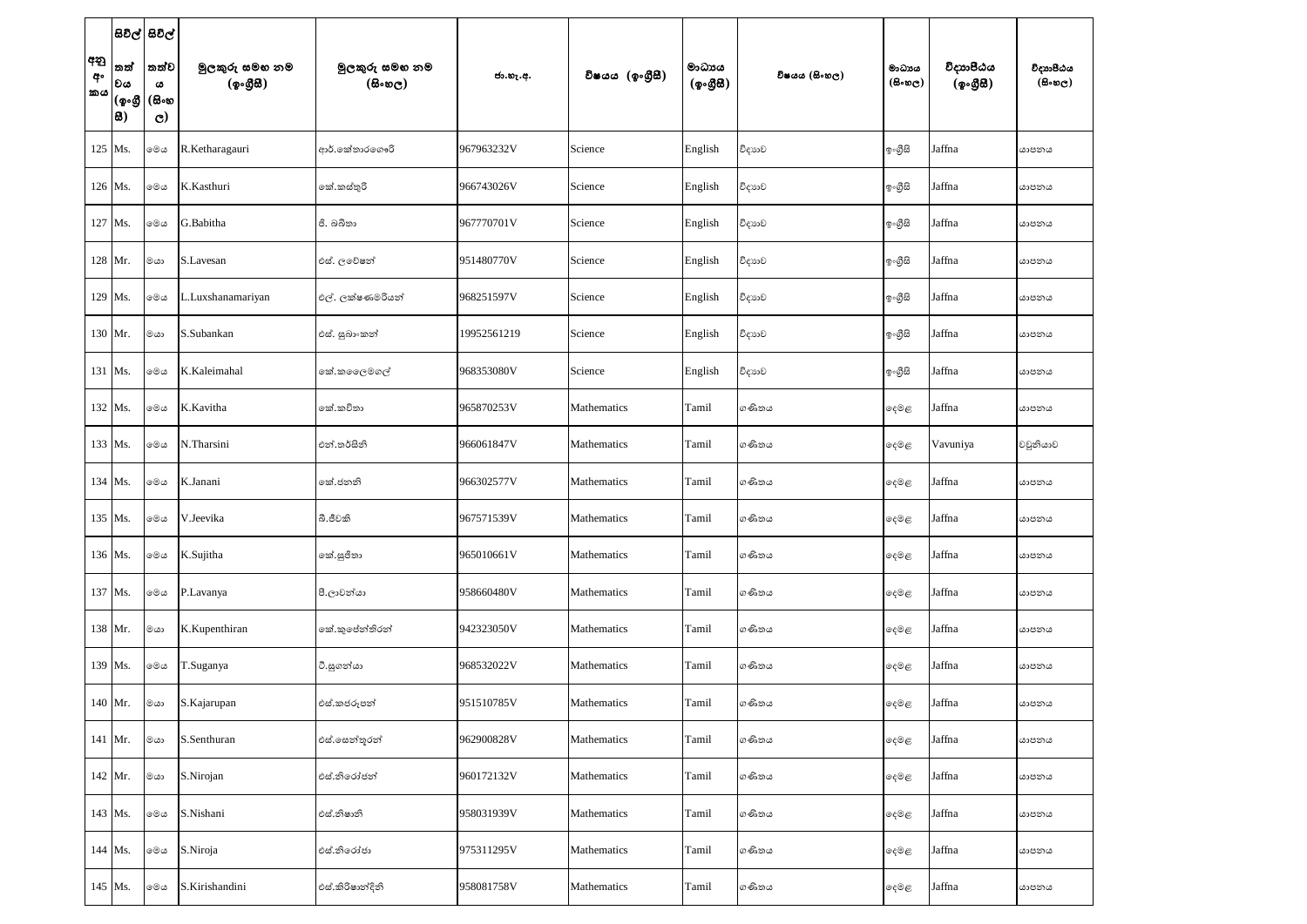|                 |                                        | සිවිල් සිවිල්                      |                            |                                        |              |                |                    |                          |                               |                       |                                         |
|-----------------|----------------------------------------|------------------------------------|----------------------------|----------------------------------------|--------------|----------------|--------------------|--------------------------|-------------------------------|-----------------------|-----------------------------------------|
| අනු<br>අං<br>කය | <b>්තත්</b><br> වය<br> (စ့•စ္တ<br> සි) | තත්ව<br>ය<br>(සිංහ<br>$\mathbf{C}$ | මුලකුරු සමහ නම<br>(ඉංගීසි) | මූලකුරු සමහ නම<br>$(B \circ \omega_C)$ | ජා.හැ.අ.     | විෂයය (ඉංගීසී) | මාධායය<br>(ඉංගීසී) | විෂයය (සිංහල)            | මාධාය<br>$(B \circ \omega_C)$ | විදාහපීඨය<br>(ඉංගීසී) | විදාහපීඨය<br>$(B \circ \mathfrak{v}_C)$ |
|                 | 146 Mr.                                | $@$ යා                             | B.Thashajanan              | බී.තෂාජනන්                             | 963061390V   | Mathematics    | Tamil              | ගණිතය                    | දෙමළ                          | Jaffna                | යාපනය                                   |
|                 | 147 Ms.                                | මෙය                                | Y.Abiramy                  | වයි.අබිරාමි                            | 955671228V   | Mathematics    | Tamil              | ගණිතය                    | දෙමළ                          | Vavuniya              | වවුනියාව                                |
|                 | 148 Ms.                                | මෙය                                | R.Kamsala                  | ආර්.කම්ෂලා                             | 955992563V   | Mathematics    | Tamil              | ගණිතය                    | දෙමළ                          | Jaffna                | යාපනය                                   |
|                 | 149 Ms.                                | මෙය                                | R.Sajindan                 | ආර්.සජින්දනා                           | 947102931V   | Mathematics    | Tamil              | ගණිතය                    | ඈමළ                           | Vavuniya              | වවුනියාව                                |
|                 | 150 Mr.                                | $@$ යා                             | T.Rajeestan                | ටී.රජීෂ්ටන්                            | 199628602152 | Mathematics    | English            | ගණිතය                    | ඉංගීසි                        | Jaffna                | යාපනය                                   |
|                 | 151 Mr.                                | $@$ යා                             | M.Thiwakaran               | එම්.තිවාකරන්                           | 961802261V   | Social Science | Tamil              | සමාජ විදාහව              | දෙමළ                          | Batticaloa            | මඩකලපුව                                 |
|                 | 152 Ms.                                | මෙය                                | T Kishoba                  | ටී.කිෂෝබා                              | 955871812V   | Social Science | Tamil              | සමාජ විදාහව              | දෙමළ                          | Batticaloa            | මඩකලපුව                                 |
|                 | 153 Mr.                                | මයා                                | V Kirubharan               | වී කිරුහාරන්                           | 961682738V   | Social Science | Tamil              | සමාජ විදාහව              | දෙමළ                          | Batticaloa            | මඩකලපුව                                 |
|                 | 154 Mr.                                | මයා                                | T.Thanusan                 | ථි.තනුසන්                              | 963530447V   | Social Science | Tamil              | සමාජ විදාහව              | ඈමළ                           | Batticaloa            | මඩකලපුව                                 |
|                 | 155 Mr.                                | මයා                                | I.Nsanthan                 | අයි. නිශාන්තන්                         | 961100399V   | Social Science | Tamil              | සමාජ විදාහව              | දෙමළ                          | Batticaloa            | මඩකලපුව                                 |
|                 | 156 Ms.                                | මෙය                                | V.Tharuka                  | වී.තාරුකා                              | 966513071V   | Hindusam       | Tamil              | හින්දු ධර්මය             | දෙමළ                          | Vavuniya              | වවුනියාව                                |
|                 | 157 Mr.                                | $^{\circ}$ යා                      | L.Sathurjan                | එල්.සතුර්ජාන්                          | 953160323V   | Hindusam       | Tamil              | හින්දු ධර්මය             | දෙමළ                          | Vavuniya              | වවුනියාව                                |
|                 | 158 Ms.                                | මෙය                                | J.Jeyarubi                 | ජේ.ජෙයරූබී                             | 937123159V   | Hindusam       | Tamil              | හින්දු ධර්මය             | දෙමළ                          | Vavuniya              | වවුනියාව                                |
|                 | 159 Ms.                                | මෙය                                | S.Rushanthini              | එස්.රුෂාන්තිනි                         | 968490230V   | Hindusam       | Tamil              | හින්දු ධර්මය             | ඈමළ                           | Vavuniya              | වවුනියාව                                |
|                 | 160 Ms.                                | මෙය                                | K.Kayalwili                | කේ.කයල්විලි                            | 947692895V   | Hindusam       | Tamil              | හින්දු ධර්මය             | දෙමළ                          | Vavuniya              | වවුනියාව                                |
|                 | 161 Ms.                                | මෙය                                | K.Linthuya                 | කේ.ලින්තුයා                            | 966922133V   | Hindusam       | Tamil              | හින්දු ධර්මය             | දෙමළ                          | Vavuniya              | වවුනියාව                                |
|                 | 162 Mr.                                | මයා                                | R.Sujandan                 | ආර්.සූජාන්දන්                          | 199408504687 | Hindusam       | Tamil              | හින්දු ධර්මය             | දෙමළ                          | Vavuniya              | වවුනියාව                                |
|                 | 163 Mr.                                | මයා                                | K.Piruthaban               | කේ.පිරුන්තාබන්                         | 962832598V   | Hindusam       | Tamil              | හින්දු ධර්මය             | දෙමළ                          | Vavuniya              | වවුනියාව                                |
|                 | 164 Mr.                                | මයා                                | M.Ajanthan                 | එම්.අජන්තන්                            | 931902830V   | Hindusam       | Tamil              | හින්දු ධර්මය             | දෙමළ                          | Vavuniya              | වවුනියාව                                |
|                 | 165 Mr.                                | මයා                                | <b>B.Varakan</b>           | බී.වරාකන්                              | 199600302047 | Hindusam       | Tamil              | හින්දු ධර්මය             | දෙමළ                          | Vavuniya              | වවුනියාව                                |
|                 | 166 Rev.                               | <b>ූ</b> ජා                        | Sr.J.Tharmaselvi Nishani   | ජේ.ටී.නිශානි                           | 199171003070 | Christianity   | Tamil              | කිස්තියානි/ කතෝලික ධර්මය | දෙමළ                          | Vavuniya              | වවුනියාව                                |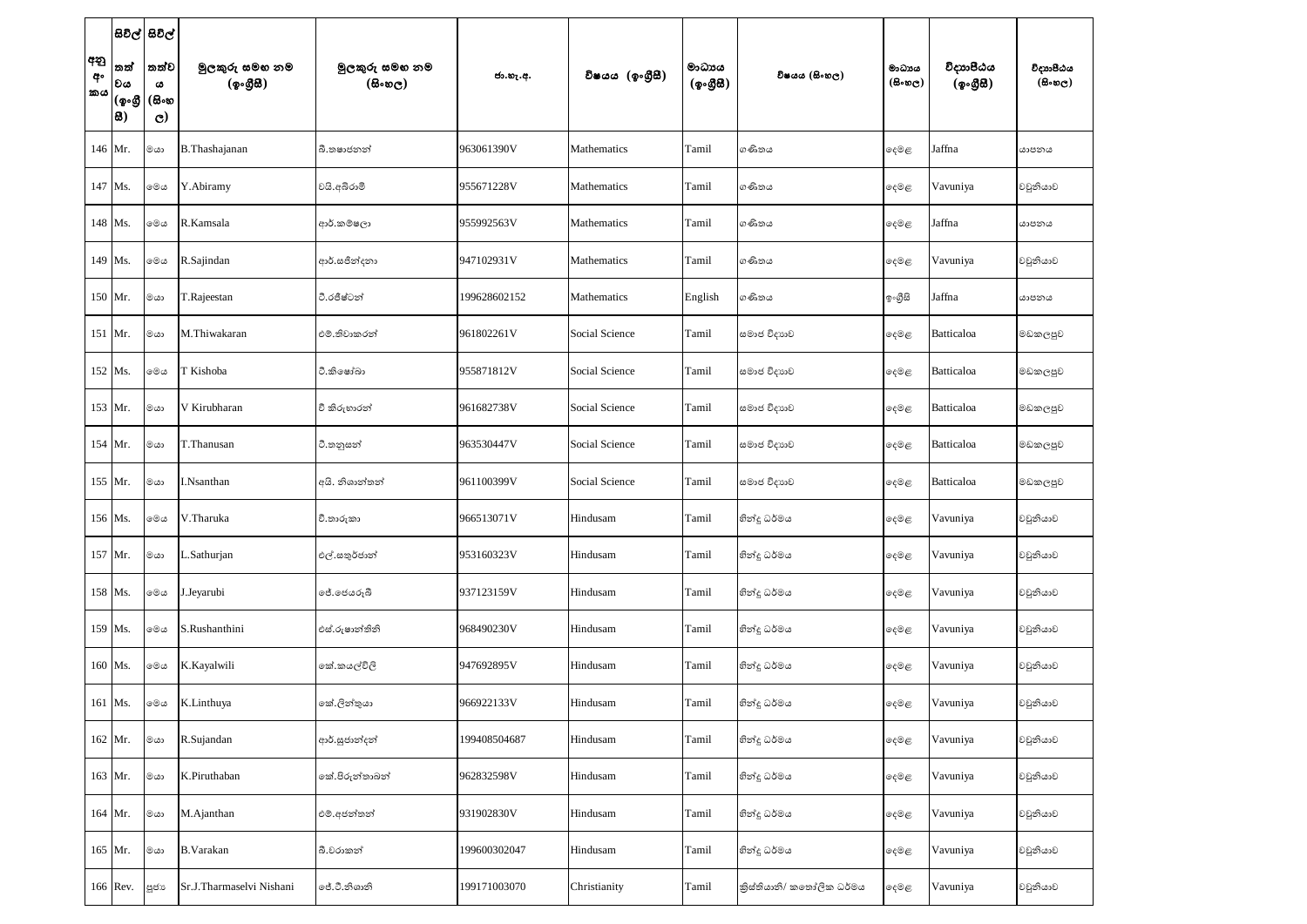|                 |                                 | සිවිල් සිවිල්                       |                            |                                              |              |                      |                                                    |                          |                               |                       |                                   |
|-----------------|---------------------------------|-------------------------------------|----------------------------|----------------------------------------------|--------------|----------------------|----------------------------------------------------|--------------------------|-------------------------------|-----------------------|-----------------------------------|
| අනු<br>අං<br>කය | 'තත්<br> වය<br> (စွ•စ္တိ<br> 8) | තත්ව <br>ය<br>(සිංහ<br>$\mathbf{C}$ | මූලකුරු සමහ නම<br>(ඉංගීසී) | මුලකුරු සමහ නම<br>$(B \circ \mathfrak{v}_C)$ | ජා.හැ.අ.     | විෂයය (ඉංගීුසී)      | මාධායය<br>$({\cal Q} \circ \mathcal{B} \boxtimes)$ | විෂයය (සිංහල)            | මාධාය<br>$(B \circ \omega_C)$ | විදාහපීඨය<br>(ඉංගීසී) | විදාහපීඨය<br>$(B \circ \omega_C)$ |
|                 | 167 Ms.                         | මෙය                                 | P.Lakshi                   | පී.ලක්ෂි                                     | 948421780V   | Christianity         | Tamil                                              | කිස්තියානි/ කතෝලික ධර්මය | දෙමළ                          | Vavuniya              | වවුනියාව                          |
|                 | 168 Ms.                         | මෙය                                 | S.Jeevitha                 | එස්.ජීවිතා                                   | 956223300V   | Christianity         | Tamil                                              | කිස්තියානි/ කතෝලික ධර්මය | දෙමළ                          | Vavuniya              | වවුනියාව                          |
|                 | 169 Ms.                         | මෙය                                 | R.Marin Niluja             | ආර්.එම්.නිලූජා                               | 967961566V   | Christianity         | Tamil                                              | කිස්තියානි/ කතෝලික ධර්මය | දෙමළ                          | Vavuniya              | වවුනියාව                          |
|                 | 170 Ms.                         | මෙය                                 | I.Annethanuja              | අයි.ඇනෙතනුජා                                 | 946693901V   | Christianity         | Tamil                                              | කිස්තියානි/ කතෝලික ධර්මය | දෙමළ                          | Vavuniya              | වවුනියාව                          |
|                 | 171 Ms.                         | මෙය                                 | A.Mary Rulins              | ඒ.එම්.රුලින්ස්                               | 199659003224 | Christianity         | Tamil                                              | කිස්තියානි/ කතෝලික ධර්මය | දෙමළ                          | Vavuniya              | වවුනියාව                          |
|                 | 172 Ms.                         | මෙය                                 | Maria CiciliyaA            | ඒ.මරියා සිසිලියා                             | 968270796V   | Frist Language Tamil |                                                    | පළමුබස දෙමළ              |                               | Dharga Nagar          | දර්ගා නගර්                        |
|                 | 173 Ms.                         | මෙය                                 | DinoshaK                   | කේ .ඩිනෝසා                                   | 957920098V   | Frist Language Tamil |                                                    | පළමුබස දෙමළ              |                               | Dharga Nagar          | දර්ගා නගර්                        |
|                 | 174 Ms.                         | මෙය                                 | Sinthuja .S                | එස්. සින්දූජා                                | 957250432V   | Frist Language Tamil |                                                    | පළමුබස දෙමළ              |                               | Dharga Nagar          | දර්ගා නගර්                        |
|                 | 175 Ms.                         | මෙය                                 | Saranya .B                 | බී. සරන්යා                                   | 976142152V   | Frist Language Tamil |                                                    | පළමුබස දෙමළ              |                               | Dharga Nagar          | දර්ගා නගර්                        |
|                 | 176 Ms.                         | මෙය                                 | NirojaE                    | ඊ. නිරෝජා                                    | 965262407V   | Frist Language Tamil |                                                    | පළමුබස දෙමළ              |                               | Dharga Nagar          | දර්ගා නගර්                        |
|                 | 177 Ms.                         | මෙය                                 | Ajiththa .A                | ඒ.අජිතා                                      | 966303263V   | Frist Language Tamil |                                                    | පළමුබස දෙමළ              |                               | Dharga Nagar          | දර්ගා නගර්                        |
|                 | $178$ Mr.                       | ை                                   | M. Sulakshan               | එම්.සුලක්ෂාන්                                | 963041659V   | Frist Language Tamil |                                                    | පළමුබස දෙමළ              |                               | Peradeniya            | පේරාදෙණිය                         |
|                 | 179 Mr.                         | මයා                                 | S. Nivethan                | එස්.නිවේතන්                                  | 953211475V   | Frist Language Tamil |                                                    | පළමුඛස දෙමළ              |                               | Peradeniya            | පේරාදෙණිය                         |
|                 | 180 Ms.                         | මෙය                                 | R.Kohiladevi               | ආර්.කෝකිලාදේවි                               | 967004006V   | Frist Language Tamil |                                                    | පළමුඛස දෙමළ              |                               | Sripada               | ශීපාද                             |
|                 | 181 Mr.                         | මයා                                 | B. Amala Proxshan          | බී.අමල පොක්ෂන්                               | 963360266V   | Frist Language Tamil |                                                    | පළමුබස දෙමළ              |                               | Peradeniya            | පේරාදෙණිය                         |
|                 | 182 Ms.                         | මෙය                                 | A.Thanishiya               | ඒ.තනීශියා                                    | 968520121V   | Frist Language Tamil |                                                    | පළමුබස දෙමළ              |                               | Peradeniya            | පේරාදෙණිය                         |
|                 | 183 Ms.                         | මෙය                                 | V.Priyanka                 | බී. පියංකා                                   | 967922080V   | English              | English                                            | ඉංගීසි                   | ඉංගීසි                        | Jaffna                | යාපනය                             |
|                 | 184 Ms.                         | මෙය                                 | A.Ajitha                   | ඒ. අජිතා                                     | 967542342V   | English              | English                                            | ඉංගීසි                   | ඉංගුිසි                       | Jaffna                | යාපනය                             |
|                 | 185 Ms.                         | මෙය                                 | Y.Jasmin Nirushika         | වයි . ජෂ්මින් නිරුෂිකා                       | 936022065V   | English              | English                                            | ඉංගීසි                   | ඉංගීසි                        | Jaffna                | යාපනය                             |
|                 | 186 Ms.                         | මෙය                                 | R.Keerththika              | ආර් . කීර්තිකා                               | 966343630V   | English              | English                                            | ඉංගීසි                   | ඉංගීසි                        | Jaffna                | යාපනය                             |
|                 | 187 Ms.                         | මෙය                                 | K.Kirusthiga               | .කේ . කිරිස්තිකා                             | 967501590V   | English              | English                                            | ඉංගීසි                   | ඉංගීසි                        | Jaffna                | යාපනය                             |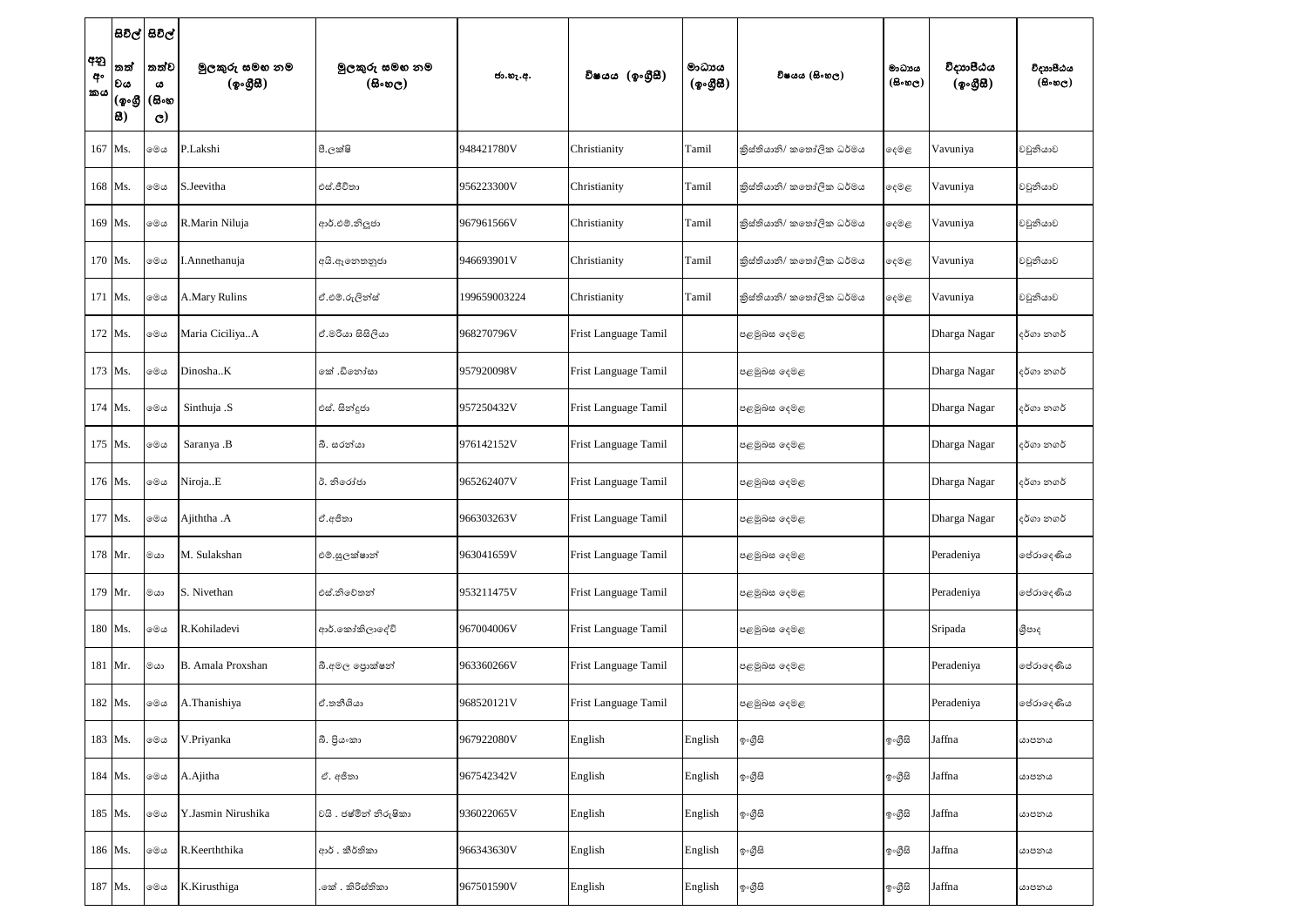|                 | සිවිල් සිවිල්                |                    |                            |                              |            |                 |                     |               |                     |                       |                                         |
|-----------------|------------------------------|--------------------|----------------------------|------------------------------|------------|-----------------|---------------------|---------------|---------------------|-----------------------|-----------------------------------------|
| අනු<br>අං<br>කය | තත්<br> වය                   | තත්ව<br>ය<br>(සිංහ | මූලකුරු සමහ නම<br>(ඉංගීසි) | මූලකුරු සමහ නම<br>$($ සිංහල) | ජා.හැ.අ.   | විෂයය (ඉංගීුසි) | මාධායය<br>(ඉංගුිසි) | විෂයය (සිංහල) | මාධාය<br>$($ සිංහල) | විදාහපීඨය<br>(ඉංගීසී) | විදාහපීඨය<br>$(B \circ \mathfrak{v}_C)$ |
|                 | (စွ <sub>ိ</sub> ပ္တိ<br> 8) | $\mathbf{C}$       |                            |                              |            |                 |                     |               |                     |                       |                                         |
|                 | 188 Ms.                      | මෙය                | S.Suruthika                | එස් . සුරුතිකා               | 966901888V | English         | English             | ඉංගුිසි       | ඉංගීසි              | Jaffna                | යාපනය                                   |
|                 | 189 Mr.                      | මයා                | R.Paranitharan             | ආර් . පරතිතරත්               | 953510324V | English         | English             | ඉංගුිසි       | ඉංගීසි              | Jaffna                | යාපනය                                   |
|                 | 190 Ms.                      | මෙය                | A.Ananthi                  | ඒ. අනන්ති                    | 966912731V | English         | English             | ඉංගුිසි       | ඉංගීසි              | Jaffna                | යාපනය                                   |
|                 | 191   Ms.                    | මෙය                | S.Jasentha                 | එස් . ජසින්තා                | 965501088V | English         | English             | ඉංගුිසි       | ඉංගීසි              | Jaffna                | යාපනය                                   |
|                 | 192 Ms.                      | මෙය                | V.Sayeni                   | බී. සායිනි                   | 967643122V | English         | English             | ඉංගීසි        | ඉංගුිසි             | Jaffna                | යාපනය                                   |
|                 | 193 Mr.                      | මයා                | S.Dashalini                | එස්. ඩෂාලිනි                 | 955781856V | English         | English             | ඉංගුිසි       | ඉංගීසි              | Jaffna                | යාපනය                                   |
|                 | 194 Ms.                      | මෙය                | T.Ambika                   | ථි. අමබිකා                   | 957221793V | English         | English             | ඉංගුිසි       | ඉංගීසි              | Jaffna                | යාපනය                                   |
|                 | 195   Ms.                    | මෙය                | S.Umasugi                  | එස් . උමාෂුකි                | 968570943V | English         | English             | ඉංගීසි        | ඉංගීසි              | Jaffna                | යාපනය                                   |
|                 | 196 Ms.                      | මෙය                | T.Thamilini                | එස්.තමිලිනි                  | 967743194V | English         | English             | ඉංගුිසි       | ඉංගුිසි             | Jaffna                | යාපනය                                   |
|                 | 197 Ms.                      | මෙය                | K.Kamsana                  | කේ. කම්සනා                   | 967231479V | English         | English             | ඉංගුිසි       | ඉංගීසි              | Peradeniya            | පේරාදෙණිය                               |
|                 | 198 Ms.                      | මෙය                | K.Kirushika                | කේ.කිරුෂිකා                  | 966951133V | English         | English             | ඉංගුිසි       | ඉංගීසි              | Peradeniya            | පේරාදෙණිය                               |
|                 | 199 Ms.                      | මෙය                | V.Dina Nirushana           | වි.ඩීනා නිරුෂනා              | 966732059V | English         | English             | ඉංගීසි        | ඉංගීසි              | Mahaweli              | මහවැලි                                  |
|                 | $200$ Ms.                    | මෙය                | G.Lavanya                  | ජී.ලාවන්යා                   | 966100664V | English         | English             | ඉංගීසි        | ඉංගුිසි             | Jaffna                | යාපනය                                   |
|                 | $201$ Ms.                    | මෙය                | N.Faustina Niroshini       | එන් . පවුෂ්ඩිනා නිරෝෂනී      | 957323618V | English         | English             | ඉංගුිසි       | ඉංගීසි              | Jaffna                | යාපනය                                   |
|                 | 202   Ms.                    | මෙය                | N.Sajiththa                | එන්. සජිත්තා                 | 956873541V | English         | English             | ඉංගීසි        | ඉංගීසි              | Jaffna                | යාපනය                                   |
|                 | $203$ Mr.                    | මයා                | A.Anddru                   | ඒ. ඇත්රූ                     | 952611836V | English         | English             | ඉංගුිසි       | ඉංගුිසි             | Jaffna                | යාපනය                                   |
|                 | $204$ Mr.                    | $@$ යා             | V.Purusorth                | බී. පුරඅෂෝත්                 | 940943418V | English         | English             | ඉංගීසි        | ඉංගුිසි             | Jaffna                | යාපනය                                   |
|                 | 205 Ms.                      | මෙය                | P.Venuja                   | පී. වෙනුජා                   | 958412169V | English         | English             | ඉංගීසි        | ඉංගීසි              | Jaffna                | යාපනය                                   |
|                 | $206$ Mr.                    | මයා                | M.Pranavan                 | එම්.පුණවන්                   | 962882471V | English         | English             | ඉංගීසි        | ඉංගුිසි             | Mahaweli              | මහවැලි                                  |
|                 | 207 Ms.                      | මෙය                | Nithusha .I                | අයි.නිතූෂා                   | 966431369V | English         | English             | ඉංගීසි        | ඉංගීසි              | Mahaweli              | මහවැලි                                  |
|                 | 208   Ms.                    | $\circ\circ\circ$  | R.Tharanika                | ආර්.තරනිකා                   | 965800239V | English         | English             | ඉංගුිසි       | ඉංගීසි              | Jaffna                | යාපනය                                   |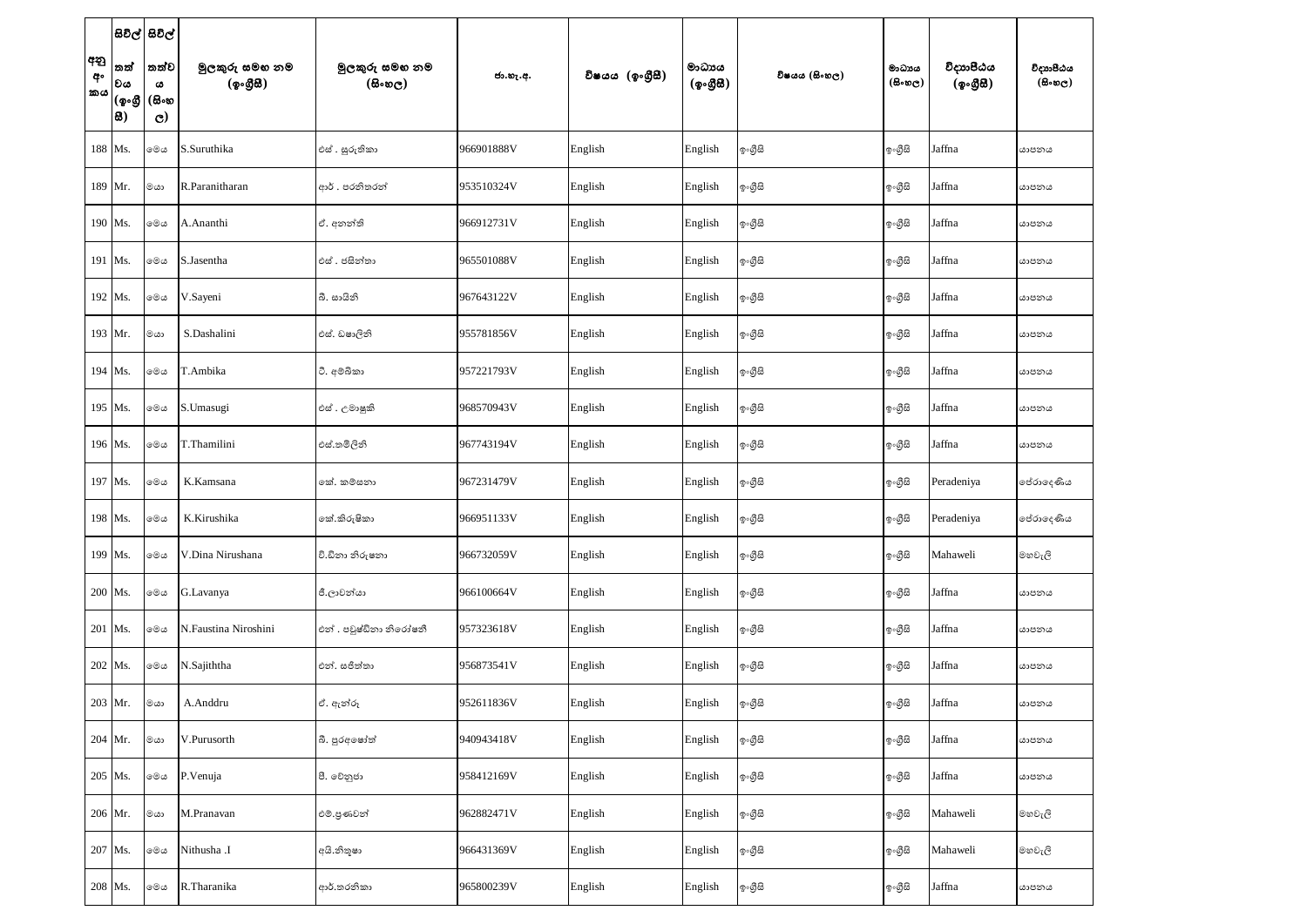|                 |                           | සිවිල්   සිවිල්                    |                             |                                              |            |                 |                    |               |                     |                       |                                   |
|-----------------|---------------------------|------------------------------------|-----------------------------|----------------------------------------------|------------|-----------------|--------------------|---------------|---------------------|-----------------------|-----------------------------------|
| අනු<br>අං<br>කය | තත්<br>වය<br>(ඉංගී<br> 8) | තත්ව<br>ය<br>(සිංහ<br>$\mathbf{C}$ | මූලකුරු සමහ නම<br>(ඉංගුිසි) | මූලකුරු සමහ නම<br>$(B \circ \mathfrak{v}_C)$ | ජා.හැ.අ.   | විෂයය (ඉංගීුසි) | මාධායය<br>(ඉංගීසි) | විෂයය (සිංහල) | මාධාය<br>$($ සිංහල) | විදාහපීඨය<br>(ඉංගීසී) | විදාහපීඨය<br>$(B \circ \omega_C)$ |
| 209 Ms.         |                           | මෙය                                | R.Ann Jesmiya               | ආර්.ඇන්.ජෙෂ්මියා                             | 967401323V | English         | English            | ඉංගුිසි       | ඉංගීසි              | Jaffna                | යාපනය                             |
| $210$ Ms.       |                           | මෙය                                | A.Apira                     | ඒ.අපිරා                                      | 967921050V | English         | English            | ඉංගුිසි       | ඉංගීසි              | Jaffna                | යාපනය                             |
| $211$ Mr.       |                           | මයා                                | P.Tharshan                  | පී.තර්ෂන්                                    | 941192432V | English         | English            | ඉංගුිසි       | ඉංගීසි              | Jaffna                | යාපනය                             |
| $212$ Ms.       |                           | මෙය                                | S.Kasthury                  | එස් . කස්තුරි                                | 967942693V | English         | English            | ඉංගුිසි       | ඉංගීසි              | Jaffna                | යාපනය                             |
| $213$ Ms.       |                           | මෙය                                | P.Nilaksajini               | පී. නිලක්ෂාෂිනි                              | 965990410V | English         | English            | ඉංගුිසි       | ඉංගීසි              | Jaffna                | යාපනය                             |
| $214$ Ms.       |                           | මෙය                                | Y.Thuvaraha                 | වයි.තුවාරහා                                  | 967612170V | English         | English            | ඉංගුිසි       | ඉංගීසි              | Peradeniya            | පේරාදෙණිය                         |
| $215$ Mr.       |                           | මයා                                | Y.Pranavan                  | වයි. පුනවන්                                  | 970312692V | English         | English            | ඉංගුිසි       | ඉංගීසි              | Mahaweli              | මහවැලි                            |
| $216$ Ms.       |                           | මෙය                                | A.Kasilini                  | ඒ. කසිලිනි                                   | 946533793V | English         | English            | ඉංගුිසි       | ඉංගීසි              | Jaffna                | යාපනය                             |
| $217$ Ms.       |                           | මෙය                                | Y.Nilexshana                | වයි.නිලේක්ෂනා                                | 965170111V | English         | English            | ඉංගුිසි       | ඉංගීසි              | Mahaweli              | මහවැලි                            |
| $218$ Ms.       |                           | මෙය                                | Sinthiya.S                  | එස්. සින්තියා.                               | 967443174V | English         | English            | ඉංගුිසි       | ඉංගීසි              | Mahaweli              | මහවැලි                            |
| $219$ Ms.       |                           | මෙය                                | N.Majurathy                 | එන්.මයුරති                                   | 968661612V | English         | English            | ඉංගුිසි       | ඉංගුිසි             | Jaffna                | යාපනය                             |
|                 | 220 Mr.                   | මයා                                | R.Anistan                   | ආර්. ඇනිස්ටන්                                | 961662478V | English         | English            | ඉංගුිසි       | ඉංගීසි              | Peradeniya            | පේරාදෙණිය                         |
| 221 Ms.         |                           | මෙය                                | S.Printhikka                | එස්.පිුන්තිකා                                | 967112429V | English         | English            | ඉංගුිසි       | ඉංගීසි              | Peradeniya            | පේරාදෙණිය                         |
| 222 Ms.         |                           | මෙය                                | Shankary.M                  | එම්.සංකරි                                    | 936181155V | English         | English            | ඉංගීසි        | ඉංගීසි              | Mahaweli              | මහවැලි                            |
|                 | 223 Ms.                   | මෙය                                | Thevadiana.T                | ටී.තේවඩයානා                                  | 966452307V | English         | English            | ඉංගීසි        | ඉංගීසි              | Mahaweli              | මහවැලි                            |
| 224 Ms.         |                           | මෙය                                | Fathima Sabira, M.Z         | එම්.ඊසාට් ෆාතිමා සාබිරා                      | 965671552V | English         | English            | ඉංගීසි        | ඉංගීසි              | Mahaweli              | මහවැලි                            |
| 225 Ms.         |                           | මෙය                                | R.Kapilya                   | ආර්. කපිලාා                                  | 968640453V | English         | English            | ඉංගීසි        | ඉංගීසි              | Peradeniya            | පේරාදෙණිය                         |
| 226 Ms.         |                           | මෙය                                | Kujilini, P.                | ජේ. කුයිලිනි                                 | 956950015V | English         | English            | ඉංගුිසි       | ඉංගීසි              | Mahaweli              | මහවැලි                            |
| 227 Ms.         |                           | මෙය                                | Divya Sarah K.M             | කේ.එම්.ඩිවාා සාරා                            | 967310328V | English         | English            | ඉංගීසි        | ඉංගීසි              | Mahaweli              | මහවැලි                            |
|                 | 228 Ms.                   | මෙය                                | Mayurathy. S                | එස්.මයුරති                                   | 955472187V | English         | English            | ඉංගීසි        | ඉංගීසි              | Mahaweli              | මහවැලි                            |
| 229 Ms.         |                           | මෙය                                | Arunthasha.M                | එම්.අරුන්තෂා                                 | 945460830v | English         | English            | ඉංගීසි        | ඉංගීසි              | Mahaweli              | මහවැලි                            |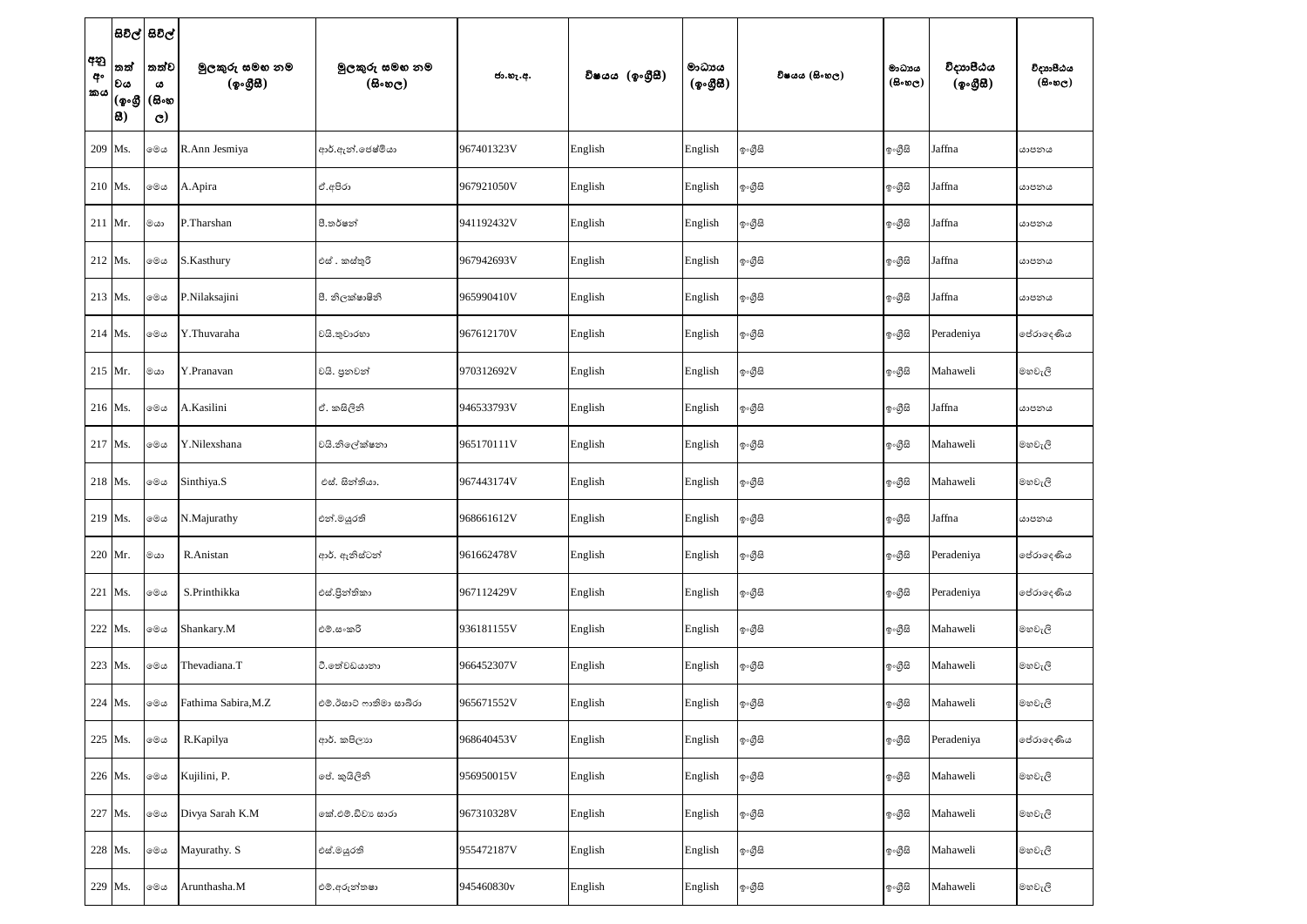|                 |                           | සිවිල් සිවිල්                      |                                         |                                              |              |                       |                     |               |                     |                       |                                   |
|-----------------|---------------------------|------------------------------------|-----------------------------------------|----------------------------------------------|--------------|-----------------------|---------------------|---------------|---------------------|-----------------------|-----------------------------------|
| අනු<br>අං<br>කය | තත්<br>වය<br>(ඉංගී<br> 8) | තත්ව<br>ය<br>(සිංහ<br>$\mathbf{C}$ | මුලකුරු සමහ නම<br>(ඉංග <del>ී</del> සි) | මුලකුරු සමහ නම<br>$(B \circ \mathfrak{v}_C)$ | ජා.හැ.අ.     | විෂයය (ඉංගුිසි)       | මාධායය<br>(ඉංගුිසි) | විෂයය (සිංහල) | මාධාය<br>$($ සිංහල) | විදාහපීඨය<br>(ඉංගීසී) | විදාහපීඨය<br>$(B \circ \omega_C)$ |
| 230 Ms.         |                           | මෙය                                | Nirosha, C.J                            | කේ.වයි.නිරෝෂා                                | 958550529V   | English               | English             | ඉංගුිසි       | ඉංගීසි              | Mahaweli              | මහවැලි                            |
| 231 Ms.         |                           | මෙය                                | Rathithira Arjeeny, P                   | පී.රදිනා අර්ජීනි                             | 956881277V   | English               | English             | ඉංගීසි        | ඉංගීසි              | Mahaweli              | මහවැලි                            |
| $232$ Ms.       |                           | මෙය                                | Dayana E.L.M                            | ඒ.එල්.එම්.ඩයනා                               | 958611633v   | English               | English             | ඉංගුිසි       | ඉංගීසි              | Mahaweli              | මහවැලි                            |
| 233 Mr.         |                           | මයා                                | Amalatharsigan, A.A                     | ඒ.මලතර්සිගන්                                 | 951560731V   | English               | English             | ඉංගුිසි       | ඉංගීසි              | Mahaweli              | මහවැලි                            |
| 234 Mr.         |                           | මයා                                | B.Thivakaran                            | බී.දිවාකරන්                                  | 950642955V   | English               | English             | ඉංගීසි        | ඉංගීසි              | Mahaweli              | මහවැලි                            |
| 235 Ms.         |                           | මෙය                                | Lavanya.S                               | එස්.ලාවන්යා                                  | 938602735V   | English               | English             | ඉංගුිසි       | ඉංගීසි              | Mahaweli              | මහවැලි                            |
| 236 Ms.         |                           | මෙය                                | M.W.F.Sahana                            | එම්. ඩබ්ලිව්. එෆ්. සහානා                     | 955171632V   | Art                   | Tamil               | චිනු          | දෙමළ                | Jaffna                | යාපනය                             |
| 237 Mr.         |                           | මයා                                | R.Sasikaran                             | ආර්.සසිකරන්                                  | 950924179V   | Art                   | Tamil               | විනු          | දෙමළ                | Jaffna                | යාපනය                             |
| 238 Mr.         |                           | මයා                                | A.Niththiyabavan                        | ඒ.නිත්තියබවත්                                | 960632630V   | Art                   | Tamil               | චිනු          | දෙමළ                | Jaffna                | යාපනය                             |
| 239 Ms.         |                           | මෙය                                | M.M.Rasmina                             | එම්. එම් .රෂ්මිනා                            | 965532463V   | Art                   | Tamil               | චිනු          | දෙමළ                | Jaffna                | යාපනය                             |
| $240$ Ms.       |                           | මෙය                                | S.Saranya                               | එස්.සරත්යා                                   | 956812283V   | Art                   | Tamil               | විනු          | දෙමළ                | Jaffna                | යාපනය                             |
| 241 Ms.         |                           | මෙය                                | Y.Hamsika                               | වයි.හම්ෂිහා                                  | 957092780V   | Art                   | Tamil               | චිතු          | දෙමළ                | Jaffna                | යාපනය                             |
| $242$ Mr.       |                           | මයා                                | S.Thurushan                             | එස්.දුරැෂන්                                  | 951080462V   | Art                   | Tamil               | විනු          | දෙමළ                | Jaffna                | යාපනය                             |
| 243 Mr.         |                           | මයා                                | P.Kisok                                 | පී.කිංෂා්ක්                                  | 199625003241 | Art                   | Tamil               | චිනු          | දෙමළ                | Jaffna                | යාපනය                             |
| $244$ Ms.       |                           | මෙය                                | K.Karththika                            | කේ.කාර්තිකා                                  | 957583091V   | <b>Bharatha Dance</b> | Tamil               | නටුම් හරත     | දෙමළ                | Jaffna                | යාපනය                             |
| 245 Ms.         |                           | මෙය                                | V.Jaranika                              | බී.ජරතිකා                                    | 968221809V   | <b>Bharatha Dance</b> | Tamil               | නටුම් හරත     | දෙමළ                | Jaffna                | යාපනය                             |
| 246 Ms.         |                           | මෙය                                | S.Thulasi                               | එස්.තුලසි                                    | 968081098V   | <b>Bharatha Dance</b> | Tamil               | නටුම් හරත     | දෙමළ                | Jaffna                | යාපනය                             |
| 247 Ms.         |                           | මෙය                                | M.Anutheepa                             | එම්.අනුතීපා                                  | 956213274V   | <b>Bharatha Dance</b> | Tamil               | නටුම් හරත     | දෙමළ                | Jaffna                | යාපනය                             |
| 248 Ms.         |                           | මෙය                                | V.Vijitha                               | බී.විජිතා                                    | 967612200V   | <b>Bharatha Dance</b> | Tamil               | නටුම් හරත     | දෙමළ                | Jaffna                | යාපනය                             |
| 249 Ms.         |                           | මෙය                                | M.Brighta                               | එම්.බුයිටා                                   | 966383666V   | <b>Bharatha Dance</b> | Tamil               | නටුම් හරත     | දෙමළ                | Jaffna                | යාපනය                             |
|                 | 250 Ms.                   | මෙය                                | S.Kishanthiny                           | එස්.කිෂාන්තිනි                               | 975290026V   | <b>Bharatha Dance</b> | Tamil               | නටුම් හරත     | දෙමළ                | Jaffna                | යාපනය                             |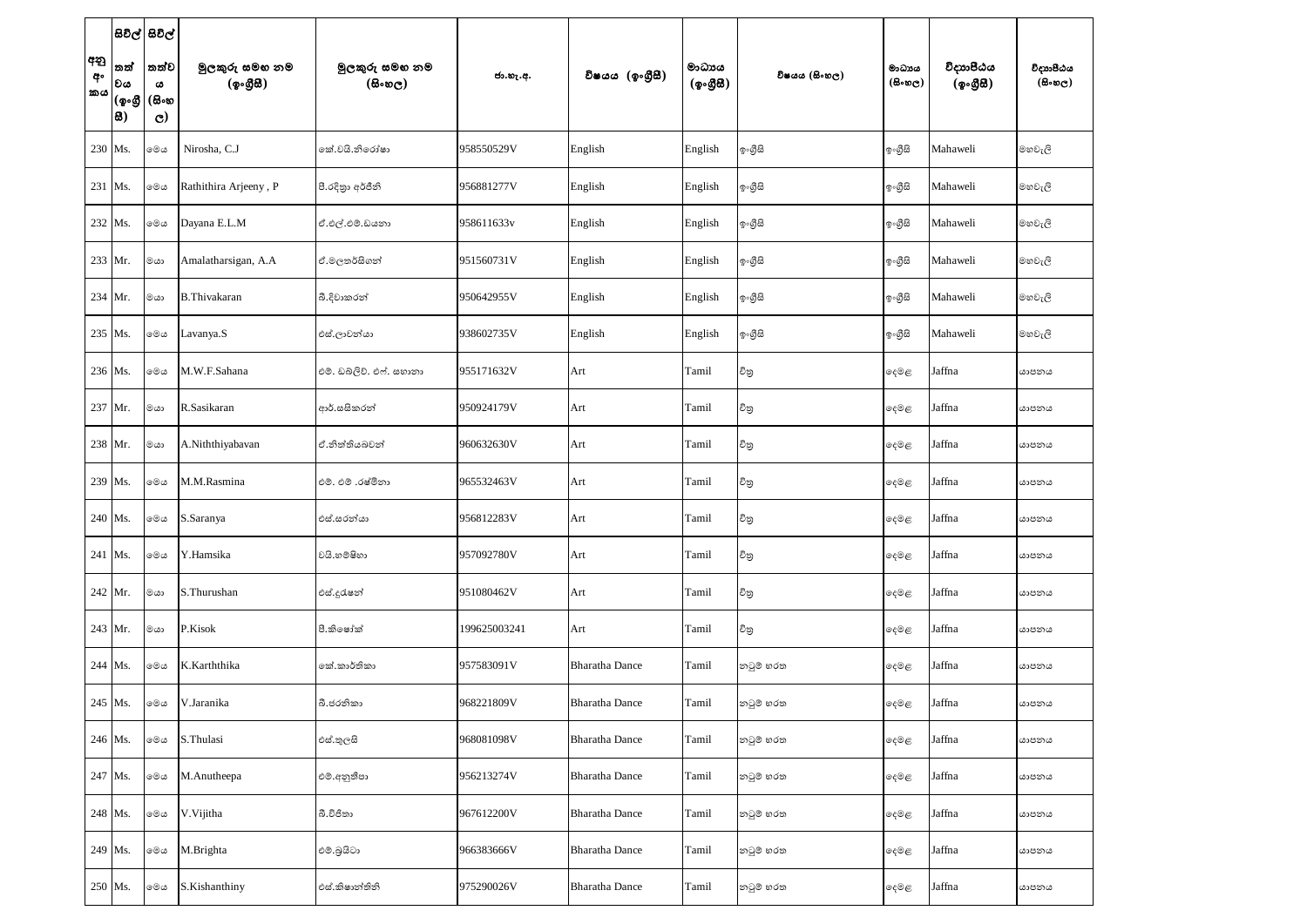|                 | සිවිල් සිවිල්                 |                                    |                            |                                                  |              |                           |                    |                  |                                     |                       |                                         |
|-----------------|-------------------------------|------------------------------------|----------------------------|--------------------------------------------------|--------------|---------------------------|--------------------|------------------|-------------------------------------|-----------------------|-----------------------------------------|
| අනු<br>අං<br>කය | තත්<br> වය<br> (စ့•စ္တ<br> 8) | තත්ව<br>ය<br>(සිංහ<br>$\mathbf{C}$ | මූලකුරු සමහ නම<br>(ඉංගීසි) | මූලකුරු සමහ නම<br>$(B \circ \circledcirc \circ)$ | ජා.හැ.අ.     | විෂයය (ඉංගීසී)            | මාධායය<br>(ඉංගීසී) | විෂයය (සිංහල)    | මාධාය<br>$(B \circ \mathfrak{v}_C)$ | විදාහපීඨය<br>(ඉංගීසී) | විදාහපීඨය<br>$(B \circ \mathfrak{v}_C)$ |
| 251 Ms.         |                               | මෙය                                | T.Thenuya                  | ථි.තේනුයා                                        | 956903580V   | <b>Bharatha Dance</b>     | Tamil              | නටුම් හරත        | දෙමළ                                | Jaffna                | යාපනය                                   |
| 252 Ms.         |                               | මෙය                                | <b>I.Anne Grecia</b>       | අයි.ඇන් ග්රේෂියා                                 | 968532162V   | <b>Bharatha Dance</b>     | Tamil              | නටුම් හරත        | දෙමළ                                | Jaffna                | යාපනය                                   |
| 253 Mr.         |                               | මයා                                | T.Jenoshan                 | ටී.ජෙනෝෂන්                                       | 952383175V   | <b>Bharatha Dance</b>     | Tamil              | නටුම් හරත        | දෙමළ                                | Jaffna                | යාපනය                                   |
|                 | $254$ Ms.                     | මෙය                                | Vigitha N                  | එන්.විජිතා                                       | 956560160V   | Drama & Theatre           | Tamil              | නාටා හා රංග කලාව | දෙමළ                                | Batticaloa            | මඩකලපුව                                 |
| 255 Ms.         |                               | මෙය                                | A.Vithushany               | අරුණාවලම් විදූශනි                                | 956213614V   | Drama & Theatre           | Tamil              | නාටා හා රංග කලාව | දෙමළ                                | Batticaloa            | මඩකලපුව                                 |
| 256 Ms.         |                               | මෙය                                | Mathushanthy. J            | ජේ.මදුශාන්ති                                     | 965651837V   | Drama & Theatre           | Tamil              | නාටා හා රංග කලාව | දෙමළ                                | Batticaloa            | මඩකලපුව                                 |
| 257 Mr.         |                               | මයා                                | T. Thasakeerthan           | ටී.තසකීර්තතේ                                     | 930541222V   | Drama & Theatre           | Tamil              | නාටා හා රංග කලාව | දෙමළ                                | Batticaloa            | මඩකලපුව                                 |
|                 | 258 Mr.                       | මයා                                | P.Nishanthan               | පී.නිශාන්තන්                                     | 199422804004 | Drama & Theatre           | Tamil              | නාටා හා රංග කලාව | දෙමළ                                | Batticaloa            | මඩකලපුව                                 |
|                 | 259 Mr.                       | $^{\circ}$ යා                      | S.L.S.Sathyapala           | එස්.එල්.එස්.සතාපොල                               | 960440030V   | Physical Education        | Sinhala            | ශාරීරික අධාහපනය  | සි∘හල                               | Uva                   | ඌව                                      |
| 260 Ms.         |                               | මෙය                                | A. Vergini Figurado        | ඒ.වර්ජිනි ෆිගුරාඩෝ                               | 966352280V   | Physical Education        | Tamil              | ශාරීරික අධාහපනය  | දෙමළ                                | Batticaloa            | මඩකලපුව                                 |
|                 | 261   Ms.                     | මෙය                                | S.Sakthi                   | එස්.සක්ති                                        | 965332774V   | Physical Education        | Tamil              | ශාරීරික අධාහපනය  | දෙමළ                                | Vavuniya              | වවුනියාව                                |
|                 | 262 Ms.                       | මෙය                                | S.Sivatharany              | එස්.සිවතාරණි                                     | 968530569V   | Physical Education        | Tamil              | ශාරීරික අධාහපනය  | දෙමළ                                | Vavuniya              | වවුනියාව                                |
|                 | 263 Ms.                       | මෙය                                | S.Mary Dayana              | එස්.මේරි ඩයනා                                    | 958140932V   | Physical Education        | Tamil              | ශාරීරික අධාහපනය  | දෙමළ                                | Vavuniya              | වවුනියාව                                |
|                 | 264 Ms.                       | මෙය                                | Sukirtha                   | ජේ.සුගිර්දා                                      | 967113344V   | Physical Education        | Tamil              | ශාරීරික අධාහපනය  | දෙමළ                                | Vavuniya              | වවුනියාව                                |
|                 | 265 Mr.                       | මයා                                | S.Sathiyaraj               | එස්.සතාාරාජ්                                     | 961082960V   | Physical Education        | Tamil              | ශාරීරික අධාහපනය  | දෙමළ                                | Batticaloa            | මඩකලපුව                                 |
|                 | 266 Mr.                       | මයා                                | S.Vithustan                | එස්.විදුශ්රන්                                    | 951971235V   | Physical Education        | Tamil              | ශාරීරික අධාහපනය  | දෙමළ                                | Vavuniya              | වවුනියාව                                |
|                 | 267 Ms.                       | මෙය                                | J.Vanoja                   | ජේ.වතෝජා                                         | 957630197V   | Physical Education        | Tamil              | ශාරීරික අධාහපනය  | දෙමළ                                | Vavuniya              | වවුනියාව                                |
|                 | 268 Mr.                       | $@$ යා                             | T.Aginthan                 | ටී.අජින්තන්                                      | 960933214V   | Physical Education        | Tamil              | ශාරීරික අධාහපනය  | දෙමළ                                | Batticaloa            | මඩකලපුව                                 |
|                 | 269 Mr.                       | මයා                                | S .Karthick                | එස්. කාර්තික්                                    | 940754607V   | <b>Physical Education</b> | Tamil              | ශාරීරික අධාහපනය  | දෙමළ                                | Batticaloa            | මඩකලපුව                                 |
|                 | 270 Ms.                       | මෙය                                | S.Priyanga                 | එස්.පියංගා                                       | 957363610V   | Physical Education        | Tamil              | ශාරීරික අධාහපනය  | දෙමළ                                | Batticaloa            | මඩකලපුව                                 |
|                 | 271 Ms.                       | මෙය                                | G.Kasthooriya              | ජී.කස්තුරියා                                     | 966133333V   | Physical Education        | Tamil              | ශාරීරික අධාහපනය  | දෙමළ                                | Vavuniya              | වවුනියාව                                |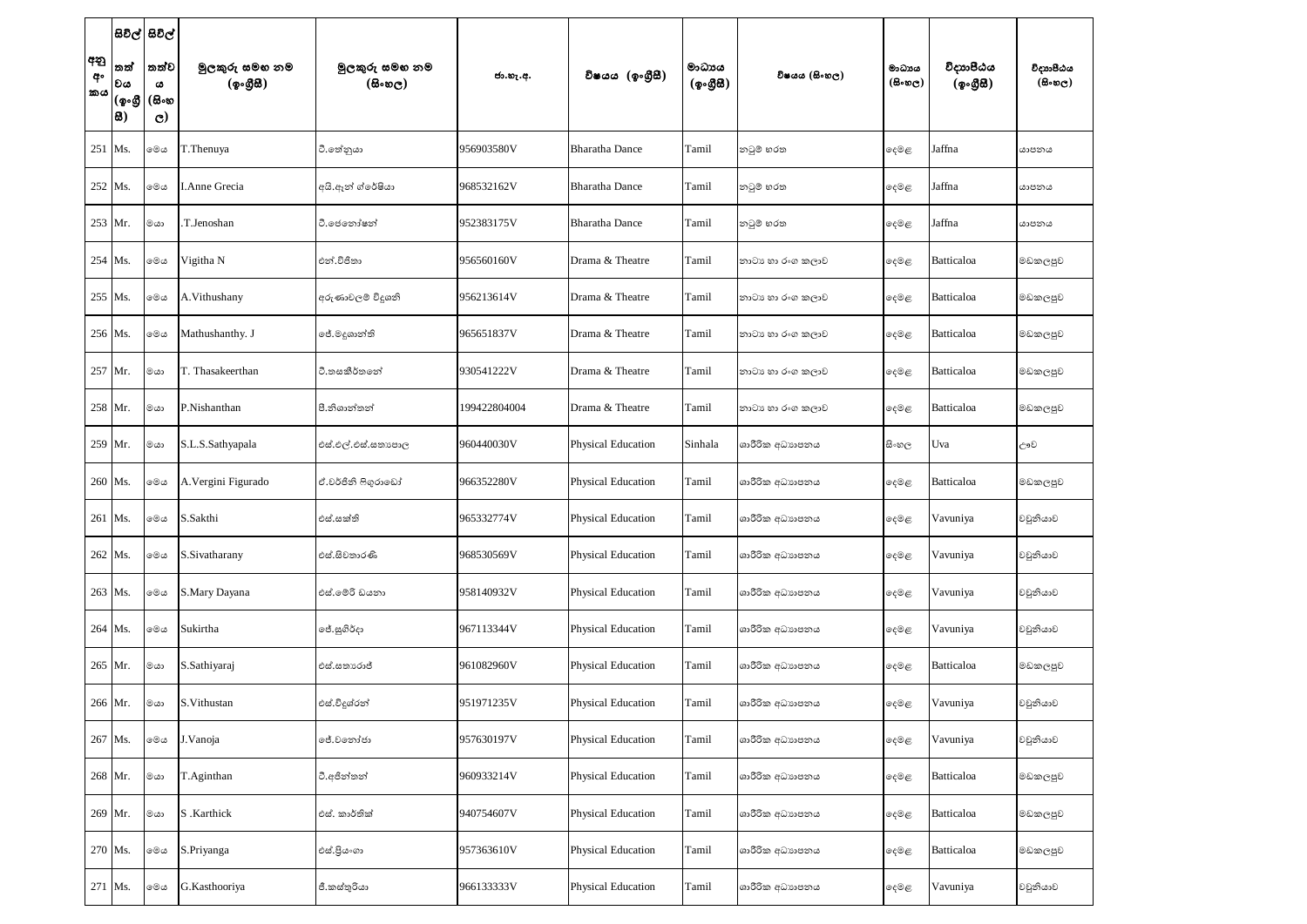|                 |                            | සිවිල් සිවිල්                      |                                                          |                           |              |                    |                    |                   |                                     |                                                     |                                      |
|-----------------|----------------------------|------------------------------------|----------------------------------------------------------|---------------------------|--------------|--------------------|--------------------|-------------------|-------------------------------------|-----------------------------------------------------|--------------------------------------|
| අනු<br>අං<br>කය | තත්<br>වය<br>(ඉංගී<br> 83) | තත්ව<br>ය<br>(සිංහ<br>$\mathbf{C}$ | මුලකුරු සමහ නම<br>$(\phi \circ \mathcal{B} \mathcal{B})$ | මුලකුරු සමහ නම<br>(සිංහල) | ජා.හැ.අ.     | විෂයය (ඉංගීුසි)    | මාධායය<br>(ඉංගීසී) | විෂයය (සිංහල)     | මාධාය<br>$(B \circ \mathfrak{v}_C)$ | විදාහපීඨය<br>$(\phi \circ \mathcal{B} \mathcal{B})$ | විදාහපීඨය<br>$(8 \circ \circ \circ)$ |
| 272 Ms.         |                            | මෙය                                | S.Nishanthini                                            | එස්.නිශාන්තීනි            | 948370875V   | Physical Education | Tamil              | ශාරීරික අධාහපනය   | දෙමළ                                | Vavuniya                                            | වවුනියාව                             |
| 273 Mr.         |                            | මයා                                | S.Pavikaran                                              | එස්.පවිකරන්               | 962371698V   | Physical Education | Tamil              | ශාරීරික අධාහපනය   | දෙමළ                                | Vavuniya                                            | වවුනියාව                             |
| $274$ Ms.       |                            | මෙය                                | S.Thusanthini                                            | එස්.තූසන්තිනි             | 967351644V   | Physical Education | Tamil              | ශාරීරික අධාහපනය   | දෙමළ                                | Vavuniya                                            | වවුනියාව                             |
| 275 Mr.         |                            | මයා                                | A.Dilexan                                                | ඒ.ඩිලෙක්සන්               | 199512601190 | Physical Education | Tamil              | ශාරීරික අධාහපනය   | දෙමළ                                | Vavuniya                                            | වවුනියාව                             |
| 276 Ms.         |                            | මෙය                                | N.Kiruththika                                            | එන්.කිරුත්තිකා            | 958051883V   | Physical Education | Tamil              | ශාරීරික අධාහපනය   | දෙමළ                                | Batticaloa                                          | මඩකලපුව                              |
| 277 Mr.         |                            | මයා                                | T.Dinojan                                                | ටී.ඩිතෝජන්                | 970090878V   | Physical Education | Tamil              | ශාරීරික අධාහපනය   | දෙමළ                                | Vavuniya                                            | වවුනියාව                             |
| 278 Mr.         |                            | මයා                                | S.Sageevan                                               | එස්.සජීවන්                | 199606103058 | Physical Education | Tamil              | ශාරීරික අධාහපනය   | දෙමළ                                | Vavuniya                                            | වවුනියාව                             |
| 279 Ms.         |                            | මෙය                                | K.Kajanani                                               | කේ.කජානනී                 | 967962988V   | Physical Education | Tamil              | ශාරීරික අධාහපනය   | දෙමළ                                | Vavuniya                                            | වවුනියාව                             |
|                 | 280 Mr.                    | මයා                                | A.Kiriyon Croos                                          | ඒ.කිරියෝන් කෘස්           | 961342759V   | Physical Education | Tamil              | ශාරීරික අධාහපනය   | දෙමළ                                | Vavuniya                                            | වවුනියාව                             |
|                 | 281 Mr.                    | මයා                                | M. Mahilan                                               | එම්.මගිලන්                | 961733154V   | Physical Education | Tamil              | ශාරීරික අධාහපනය   | දෙමළ                                | Batticaloa                                          | මඩකලපුව                              |
|                 | 282 Ms.                    | මෙය                                | V.Janani                                                 | වී.ජනනි                   | 966572426V   | Physical Education | Tamil              | ශාරීරික අධාහපනය   | දෙමළ                                | Vavuniya                                            | වවුනියාව                             |
|                 | 283 Ms.                    | ාමග                                | E.Jujina                                                 | ඊ.ජූජිනා                  | 957541925V   | Physical Education | Tamil              | ශාරීරික අධාහපනය   | දෙමළ                                | Vavuniya                                            | වවුනියාව                             |
|                 | 284 Mr.                    | මයා                                | S.Sujeenthiran                                           | එස්.සුජෙන්තිරන්           | 963553102V   | Physical Education | Tamil              | ශාරීරික අධාහපනය   | දෙමළ                                | Vavuniya                                            | වවුනියාව                             |
|                 | 285 Ms.                    | මෙය                                | S.Nilani                                                 | එස්.නිලානි                | 199679700735 | Physical Education | Tamil              | ශාරීරික අධාහපනය   | දෙමළ                                | Vavuniya                                            | වවුනියාව                             |
|                 | 286 Ms.                    | මෙය                                | C.Jeyagowry                                              | සී.ජෙයගෞරි                | 966631384V   | Physical Education | Tamil              | ශාරීරික අධාහපනය   | දෙමළ                                | Batticaloa                                          | මඩකලපුව                              |
|                 | 287 Mr.                    | මයා                                | J.Nivethan                                               | ජේ.නිවේදන්                | 961810361V   | Physical Education | Tamil              | ශාරීරික අධාහපනය   | දෙමළ                                | Vavuniya                                            | වවුනියාව                             |
|                 | 288 Ms.                    | මෙය                                | K.Pirathika                                              | කේ.පුතිකා                 | 956751446V   | Physical Education | Tamil              | ශාරීරික අධාහපනය   | දෙමළ                                | Vavuniya                                            | වවුනියාව                             |
|                 | 289 Ms.                    | මෙය                                | M.N.Nisla Banu                                           | එම්.එන්.නිස්ලා බානු       | 957273610V   | Home Economics     | Tamil              | ගෘහ ආර්ථික විඳාහව | දෙමළ                                | Dharga Nagar                                        | දර්ගා නගර්                           |
|                 | 290 Ms.                    | මෙය                                | M.H.F.Hasana                                             | එම්.එච්.එෆ්.හසනා          | 967431508V   | Home Economics     | Tamil              | ගෘහ ආර්ථික විදාහව | දෙමළ                                | Dharga Nagar                                        | දර්ගා නගර්                           |
|                 | 291 Ms.                    | මෙය                                | A.Annal Vaz                                              | ඒ.අන්නාල්බාස්             | 966802570V   | Home Economics     | Tamil              | ගෘහ ආර්ථික විදාහව | දෙමළ                                | Vavuniya                                            | වවුනියාව                             |
|                 | 292 Ms.                    | මෙය                                | Y.Thersana                                               | වයි. තිර්ශාන              | 199676202460 | Home Economics     | Tamil              | ගෘහ ආර්ථික විදාහව | දෙමළ                                | Vavuniya                                            | වවුනියාව                             |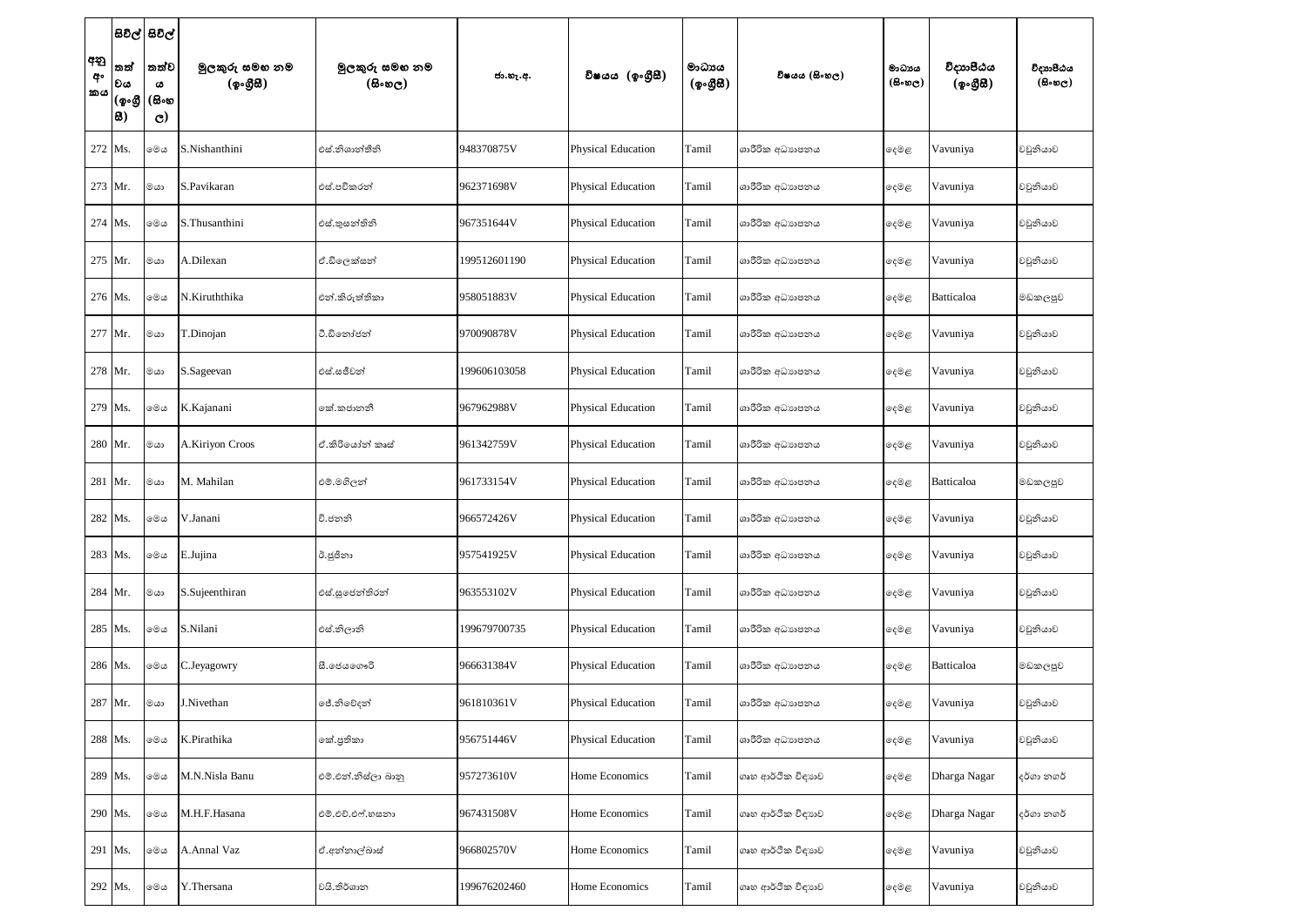|                 |                            | සිවිල් සිවිල්                        |                            |                           |              |                              |                    |                      |                               |                       |                                         |
|-----------------|----------------------------|--------------------------------------|----------------------------|---------------------------|--------------|------------------------------|--------------------|----------------------|-------------------------------|-----------------------|-----------------------------------------|
| අනු<br>අං<br>කය | තත්<br>වය<br>(ඉංගී<br> සි) | ් තත්ව<br>ω<br>(සිංහ<br>$\mathbf{C}$ | මුලකුරු සමහ නම<br>(ඉංගීසි) | මුලකුරු සමහ නම<br>(සිංහල) | ජා.හැ.අ.     | විෂයය (ඉංගීසී)               | මාධායය<br>(ඉංගීසී) | විෂයය (සිංහල)        | මාධාය<br>$(B \circ \omega_C)$ | විදාහපීඨය<br>(ඉංගීසී) | විදාහපීඨය<br>$(B \circ \mathfrak{v}_C)$ |
| 293 Ms.         |                            | මෙය                                  | T.Subhashini               | ටී.සූහාෂිනී               | 967990884V   | Home Economics               | Tamil              | ගෘහ ආර්ථික විඳාහව    | දෙමළ                          | Vavuniya              | වවුනියාව                                |
| 294 Ms.         |                            | මෙය                                  | R.Keerththana              | ආර්.කීර්තිනා              | 199558701723 | Home Economics               | Tamil              | ගෘහ ආර්ථික විඳාහව    | දෙමළ                          | Vavuniya              | වවුනියාව                                |
| 295 Ms.         |                            | මෙය                                  | S.Stelina                  | එස්.ස්ටෙලිනා              | 955843746V   | Home Economics               | Tamil              | ගෘහ ආර්ථික විඳාහව    | දෙමළ                          | Vavuniya              | වවුනියාව                                |
| 296 Ms.         |                            | මෙය                                  | A.Kajani                   | ඒ.කජානි                   | 968043668V   | Home Economics               | Tamil              | ගෘහ ආර්ථික විදාහව    | දෙමළ                          | Vavuniya              | වවුනියාව                                |
| 297 Ms.         |                            | මෙය                                  | R.Thamillini               | ආර්.ඩී.තමිලිනි            | 967772380V   | Home Economics               | Tamil              | ගෘහ ආර්ථික විඳාහව    | දෙමළ                          | Vavuniya              | වවුනියාව                                |
| 298 Ms.         |                            | මෙය                                  | T.Jathuna                  | එෆ්.ඒ.ජදූනා               | 967390429V   | Home Economics               | Tamil              | ගෘහ ආර්ථික විඳාහව    | දෙමළ                          | Vavuniya              | වවුනියාව                                |
| 299 Ms.         |                            | මෙය                                  | R.Vasitha                  | ආර්.වාසිතා                | 965300910V   | Home Economics               | Tamil              | ගෘහ ආර්ථික විඳාහව    | දෙමළ                          | Vavuniya              | වවුනියාව                                |
| 300 Ms.         |                            | මෙය                                  | A.Delaksiya                | ඒ.ඩලෙක්සියා               | 968490745V   | Home Economics               | Tamil              | ගෘහ ආර්ථික විඳාහව    | දෙමළ                          | Vavuniya              | වවුනියාව                                |
| 301 Ms.         |                            | මෙය                                  | J.Antaneetta Sutharshini   | ජේ.ඇත්ටනීටා සුදර්ශනී      | 955970748V   | Home Economics               | Tamil              | ගෘහ ආර්ථික විදාහව    | දෙමළ                          | Vavuniya              | වවුනියාව                                |
| $302$ Ms.       |                            | මෙය                                  | T.Thipiya                  | වී.තිජියා                 | 966461713V   | Home Economics               | Tamil              | ගෘහ ආර්ථික විදාහව    | දෙමළ                          | Vavuniya              | වවුනියාව                                |
| 303 Ms.         |                            | මෙය                                  | R.Rexsutha                 | ආර්.රෙක්සුතා              | 965382976V   | Home Economics               | Tamil              | ගෘහ ආර්ථික විදාහව    | දෙමළ                          | Vavuniya              | වවුනියාව                                |
| 304 Ms.         |                            | මෙය                                  | R.Nithusa                  | ආර්.නිතුසා                | 955963270V   | Home Economics               | Tamil              | ගෘහ ආර්ථික විඳාහව    | දෙමළ                          | Vavuniya              | වවුනියාව                                |
| 305 Ms.         |                            | මෙය                                  | T.Dohini                   | ටිදෝහිණි                  | 968641700V   | Home Economics               | Tamil              | ගෘහ ආර්ථික විදාහව    | දෙමළ                          | Vavuniya              | වවුනියාව                                |
| 306 Ms.         |                            | මෙය                                  | V.Varsini                  | ඩබලිව්.වර්ෂිණි            | 955521900V   | Home Economics               | Tamil              | ගෘහ ආර්ථික විඳාහව    | දෙමළ                          | Vavuniya              | වවුනියාව                                |
| 307 Ms.         |                            | මෙය                                  | T.Gowsika                  | ථි.ගව්සික                 | 965880160V   | Agri & Food Technology Tamil |                    | කෘෂි හා ආහාර තාක්ෂණය | සිංහල                         | Vavuniya              | වවුනියාව                                |
| 308 Ms.         |                            | මෙය                                  | J.Kanusika                 | ජේ.කනුසිකා                | 966701617V   | Agri & Food Technology       | Tamil              | කෘෂි හා ආහාර තාක්ෂණය | සි∘හල                         | Vavuniya              | වවුනියාව                                |
| 309 Ms.         |                            | මෙය                                  | S.Kanappiriya              | එස්.කනපියා                | 966692626V   | Agri & Food Technology       | Tamil              | කෘෂි හා ආහාර තාක්ෂණය | සි∘හල                         | Vavuniya              | වවුනියාව                                |
| $310$ Ms.       |                            | මෙය                                  | K.Janarthana               | කේ.ජනාර්ථනා               | 965720316V   | Agri & Food Technology Tamil |                    | කෘෂි හා ආහාර තාක්ෂණය | සි∘හල                         | Vavuniya              | වවුනියාව                                |
| $311$ Ms.       |                            | මෙය                                  | J.Kisogini                 | ජේ.'කිසොගිනි              | 966433582V   | Agri & Food Technology       | Tamil              | කෘෂි හා ආහාර තාක්ෂණය | සි∘හල                         | Vavuniya              | වවුනියාව                                |
| 312 Ms.         |                            | මෙය                                  | T.Vardhani                 | ථි.වර්ධනී                 | 966402180V   | Agri & Food Technology Tamil |                    | කෘෂි හා ආහාර තාක්ෂණය | සි∘හල                         | Vavuniya              | වවුනියාව                                |
| 313 Mr.         |                            | මයා                                  | S.Sinthujan                | සී.සින්තුජන්              | 962721397V   | Agri & Food Technology       | Tamil              | කෘෂි හා ආහාර තාක්ෂණය | සි∘හල                         | Vavuniya              | වවුනියාව                                |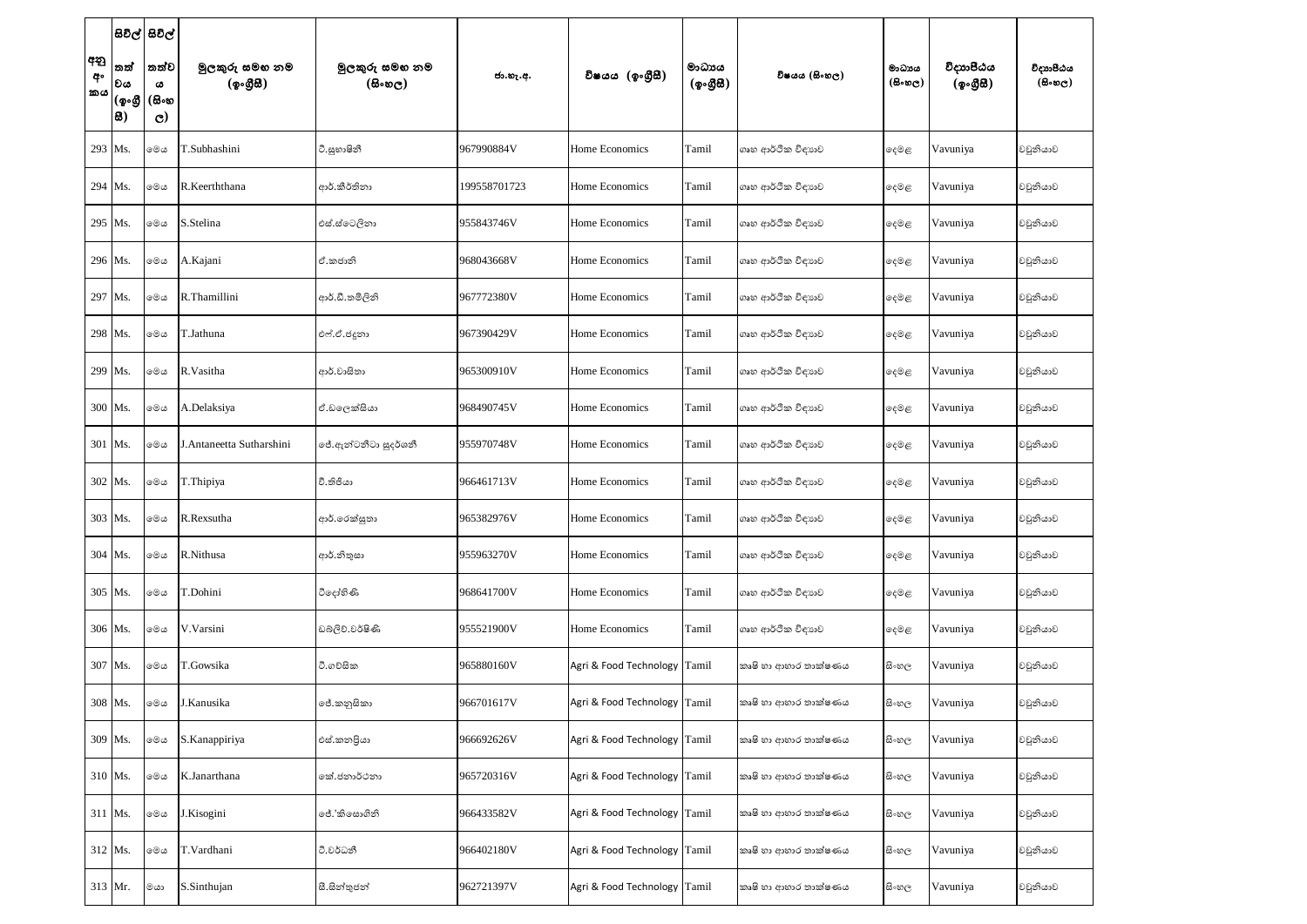|                 |                            | සිවිල් සිවිල්                      |                                                          |                         |              |                                                            |                    |                                 |                                |                                                     |                                   |
|-----------------|----------------------------|------------------------------------|----------------------------------------------------------|-------------------------|--------------|------------------------------------------------------------|--------------------|---------------------------------|--------------------------------|-----------------------------------------------------|-----------------------------------|
| අනු<br>අං<br>කය | තත්<br>වය<br>(ඉංගී<br> සි) | තත්ව<br>ය<br>(සිංහ<br>$\mathbf{C}$ | මුලකුරු සමහ නම<br>$(\phi \circ \mathcal{B} \mathcal{B})$ | මුලකුරු සමහ නම<br>(5.5) | ජා.හැ.අ.     | විෂයය (ඉංගීසී)                                             | මාධායය<br>(ඉංගීසී) | විෂයය (සිංහල)                   | මාධාපය<br>$(B \circ \omega_C)$ | විදාහපීඨය<br>$(\phi \circ \mathcal{B} \mathcal{B})$ | විදාහපීඨය<br>$(B \circ \omega_C)$ |
| $314$ Ms.       |                            | මෙය                                | Priya                                                    | ජේ.ජියා                 | 968060953V   | Agri & Food Technology                                     | Tamil              | කෘෂි හා ආහාර තාක්ෂණය            | සි∘හල                          | Vavuniya                                            | වවුනියාව                          |
| $315$ Ms.       |                            | මෙය                                | S. Visiththakumari                                       | එස්.විසිත්තකුමාරි       | 957862241V   | Agri & Food Technology                                     | Tamil              | කෘෂි හා ආහාර තාක්ෂණය            | සි∘හල                          | Vavuniya                                            | වවුනියාව                          |
| 316 Mr.         |                            | මයා                                | V.Piriyangan                                             | වී.පිරියන්ගන්           | 961280133V   | Agri & Food Technology                                     | Tamil              | කෘෂි හා ආහාර තාක්ෂණය            | සි∘හල                          | Vavuniya                                            | වවුනියාව                          |
| 317 Mr.         |                            | මයා                                | N.Sinthujan                                              | එන්.සින්තුජන්           | 962711510V   | Agri & Food Technology                                     | Tamil              | කෘෂි හා ආහාර තාක්ෂණය            | සි∘හල                          | Vavuniya                                            | වවුනියාව                          |
| $318$ Mr.       |                            | මයා                                | S.Sanjith                                                | එස්.සංජිත්              | 962242537V   | Agri & Food Technology                                     | Tamil              | කෘෂි හා ආහාර තාක්ෂණය            | සි∘හල                          | Vavuniya                                            | වවුනියාව                          |
| $319$ Mr.       |                            | මයා                                | J.Dysan Lenin                                            | ජේ.ඩයිසන් ලෙනින්        | 962772161V   | Agri & Food Technology                                     | Tamil              | කෘෂි හා ආහාර තාක්ෂණය            | සි∘හල                          | Vavuniya                                            | වවුනියාව                          |
| 320 Ms.         |                            | මෙය                                | M.B.Luxshaka                                             | එම්. පිරිජෙට් ලක්ෂකා    | 967823198V   | Information<br>Communication<br>Thechnology<br>Information | English            | තොරතුරු හා සන්නිවේදන<br>තාක්ෂණය | ඉ∘ගුිසි                        | Pasdunrata                                          | පස්දුන්රට                         |
| $321$ Ms.       |                            | මෙය                                | T.Abisha                                                 | ටී. අභීෂා               | 966612037V   | Communication<br>Thechnology                               | English            | තොරතුරු හා සන්නිවේදන<br>තාක්ෂණය | ඉංගීසි                         | Pasdunrata                                          | පස්දුන්රට                         |
| $322$ Ms.       |                            | මෙය                                | G.Neruja                                                 | ජී. තේරූජා              | 948100851V   | Information<br>Communication<br>Thechnology                | English            | තොරතුරු හා සන්නිවේදන<br>තාක්ෂණය | ඉ∘ගුිසි                        | Pasdunrata                                          | පස්දූන්රට                         |
| 323 Ms.         |                            | මෙය                                | M. Thiresilda                                            | එම්.තිරෙසිල්ඩා          | 955820975V   | Information<br>Communication<br>Thechnology<br>Information | English            | තොරතුරු හා සන්නිවේදන<br>තාක්ෂණය | ඉංගීසි                         | Maharagama                                          | මහරගම                             |
| $324$ Ms.       |                            | මෙය                                | S.Niruththika                                            | එස්.නිරුත්තිකා          | 975073220V   | Communication<br>Thechnology                               | English            | තොරතුරු හා සන්නිවේදන<br>තාක්ෂණය | ඉංගීසි                         | Maharagama                                          | මහරගම                             |
| 325 Ms.         |                            | ාමග                                | K.Selvi                                                  | කේ. සෙල්වි              | 948471876V   | Information<br>Communication<br>Thechnology<br>Information | English            | තොරතුරු හා සන්නිවේදන<br>තාක්ෂණය | ඉ∘ගුිසි                        | Pasdunrata                                          | පස්දුන්රට                         |
|                 | 326 Ms.                    | මෙය                                | S. Vinothiny                                             | එස්. විනෝදිනි           | 966453494V   | Communication<br>Thechnology                               | English            | තොරතුරු හා සන්නිවේදන<br>තාක්ෂණය | ඉ∘ගුිසි                        | Pasdunrata                                          | පස්දුන්රට                         |
| 327 Ms.         |                            | මෙය                                | K.Dadshajiny                                             | කේ. ඩාඩ්සායිනි          | 968131710V   | Information<br>Communication<br>Thechnology                | English            | තොරතුරු හා සන්නිවේදන<br>තාක්ෂණය | ඉ∘ගුිසි                        | Pasdunrata                                          | පස්දුන්රට                         |
| 328 Ms.         |                            | මෙය                                | J.Thaanusha                                              | ජේ. තානුජා              | 975141420V   | Information<br>Communication<br>Thechnology<br>Information | English            | තොරතුරු හා සන්නිවේදන<br>තාක්ෂණය | ඉංගීසි                         | Pasdunrata                                          | පස්දුන්රට                         |
| 329 Mr.         |                            | මයා                                | R.Nirojan                                                | ආර්. නිරෝජන්            | 199634301597 | Communication<br>Thechnology                               | English            | තොරතුරු හා සන්නිවේදන<br>තාක්ෂණය | ඉ∘ගුිසි                        | Pasdunrata                                          | පස්දුන්රට                         |
| 330 Ms.         |                            | මෙය                                | M.Venuha                                                 | එම්. වේනුහා             | 965993045V   | Information<br>Communication<br>Thechnology<br>Information | English            | තොරතුරු හා සන්නිවේදන<br>තාක්ෂණය | ඉ∘ගීුසි                        | Pasdunrata                                          | පස්දුන්රට                         |
| 331 Mr.         |                            | මයා                                | T.Gunaraj                                                | ටී.ගුණරාජ්              | 961862370V   | Communication<br>Thechnology<br>Information                | English            | තොරතුරු හා සන්නිවේදන<br>තාක්ෂණය | ඉ∘ගුිසි                        | Pasdunrata                                          | පස්දුන්රට                         |
| 332 Mr.         |                            | මයා                                | S.Sigesh                                                 | එස්.සිගේශ්              | 953610540V   | Communication<br>Thechnology                               | English            | තොරතුරු හා සන්නිවේදන<br>තාක්ෂණය | ඉ∘ගුිසි                        | Maharagama                                          | මහරගම                             |
|                 | 333 Mr.                    | මයා                                | V.Nitharsan                                              | වී.නිදර්ශන්             | 931561197V   | Information<br>Communication<br>Thechnology<br>Information | English            | තොරතුරු හා සන්නිවේදන<br>තාක්ෂණය | ඉ∘ගුිසි                        | Maharagama                                          | මහරගම                             |
|                 | 334 Ms.                    | මෙය                                | A.Jalini                                                 | ඒ. යාලිනි               | 867241884V   | Communication<br>Thechnology                               | English            | තොරතුරු හා සන්නිවේදන<br>තාක්ෂණය | ඉ∘ගුිසි                        | Vavuniya                                            | වවුනියාව                          |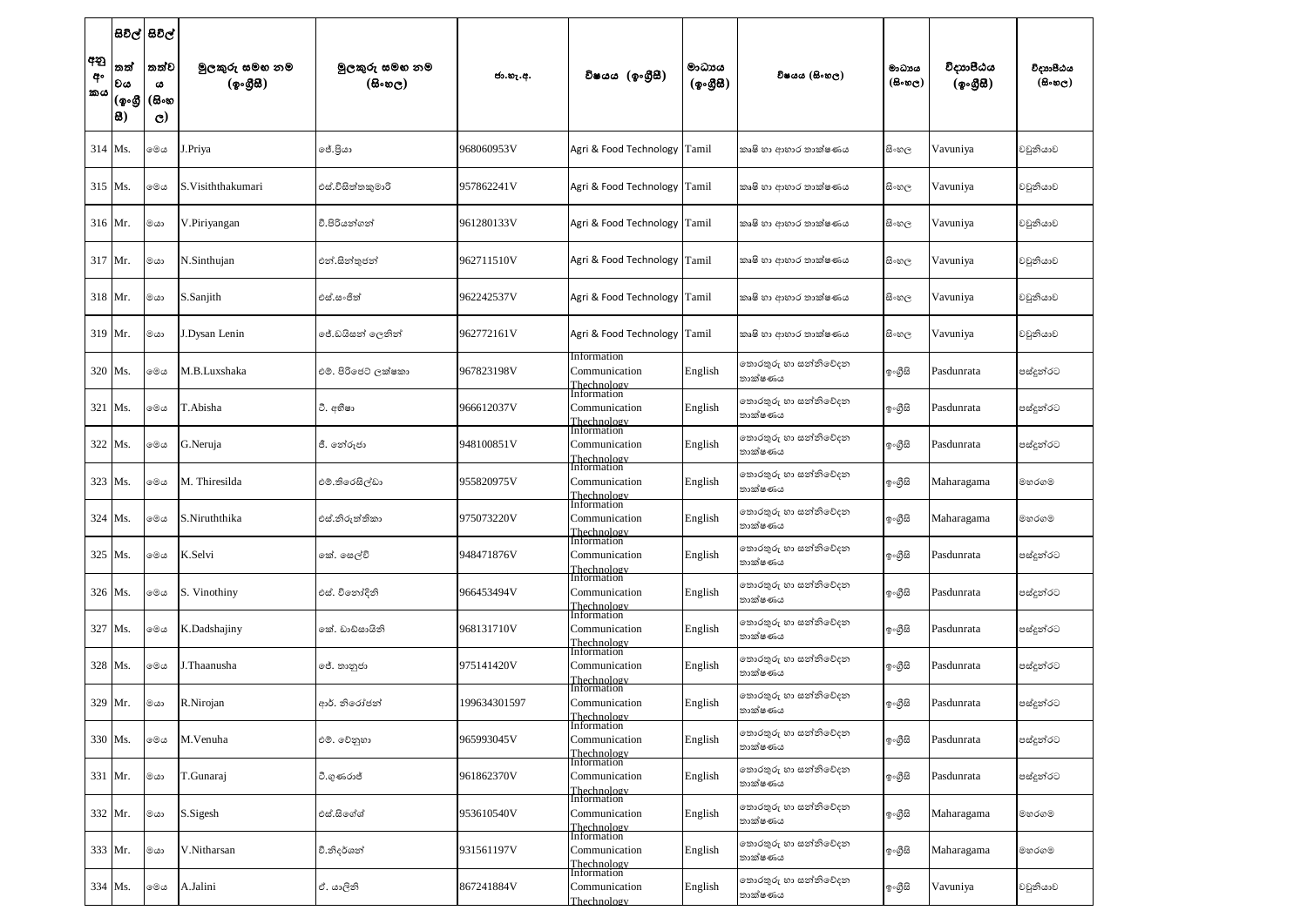|                 |                           | සිවිල් සිවිල්                      |                             |                            |            |                                             |                    |                                 |                                     |                       |                                   |
|-----------------|---------------------------|------------------------------------|-----------------------------|----------------------------|------------|---------------------------------------------|--------------------|---------------------------------|-------------------------------------|-----------------------|-----------------------------------|
| අනු<br>අං<br>කය | තත්<br>වය<br>(ඉංගී<br> 8) | තත්ව<br>ω<br>(සිංහ<br>$\mathbf{C}$ | මූලකුරු සමහ නම<br>(ඉංගුිසි) | මුලකුරු සමහ නම<br>(සිංහල)  | ජා.හැ.අ.   | විෂයය (ඉංගීසී)                              | මාධායය<br>(ඉංගීසි) | විෂයය (සිංහල)                   | මාධාය<br>$(B \circ \mathfrak{v}_C)$ | විදාහපීඨය<br>(ඉංගීසී) | විදාහපීඨය<br>$(B \circ \omega_C)$ |
| 335 Mr.         |                           | මයා                                | S.Tharmasekaran             | එස්.තර්මසේකරන්             | 891182899V | Information<br>Communication<br>Thechnology | English            | තොරතුරු හා සන්නිවේදන<br>තාක්ෂණය | ඉංගීසි                              | Ruwanpura             | රුවන්පුර                          |
| 336 Ms.         |                           | මෙය                                | <b>B.</b> Tharsiny          | බී.තර්සිනි                 | 937874073V | Second Language Tamil                       |                    | දෙවනබස දෙමළ                     |                                     | Vavuniya              | වවුනියාව                          |
| 337 Ms.         |                           | මෙය                                | K.Kobiga                    | කේ.කෝබිගා                  | 967523356V | Second Language Tamil                       |                    | දෙවනබස දෙමළ                     |                                     | Vavuniya              | වවුනියාව                          |
| 338 Ms.         |                           | මෙය                                | A.Narmini                   | ඒ.නර්මිනි                  | 965670092V | Second Language Tamil                       |                    | දෙවනබස දෙමළ                     |                                     | Vavuniya              | වවුනියාව                          |
| 339 Ms.         |                           | මෙය                                | I.Ssasna                    | ඊ.අයි.සස්තා                | 957473270V | Second Language Tamil                       |                    | දෙවනබස දෙමළ                     |                                     | Vavuniya              | වවුනියාව                          |
| 340 Ms.         |                           | මෙය                                | V.Kolintana                 | වී.කොලින්ටානා              | 955443098V | Second Language Tamil                       |                    | දෙවනබස දෙමළ                     |                                     | Vavuniya              | වවුනියාව                          |
| 341 Ms.         |                           | මෙය                                | T.Jeeviny                   | ජීවිනි                     | 945122080V | Second Language Tamil                       |                    | දෙවනබස දෙමළ                     |                                     | Vavuniya              | වවුනියාව                          |
| $342$ Mr.       |                           | මයා                                | T.Mayooran                  | ටී.මයුරන්                  | 961181097V | Second Language Tamil                       |                    | දෙවනබස දෙමළ                     |                                     | Vavuniya              | වවුනියාව                          |
| 343 Ms.         |                           | මෙය                                | M.Divya                     | එම්.දිවා                   | 946274488V | Second Language Tamil                       |                    | දෙවනබස දෙමළ                     |                                     | Vavuniya              | වවුනියාව                          |
| $344$ Ms.       |                           | මෙය                                | K.Vethusha                  | කේ.විදුෂා                  | 967771201V | Second Language Tamil                       |                    | දෙවනබස දෙමළ                     |                                     | Vavuniya              | වවුනියාව                          |
|                 | 345 Ms.                   | මෙය                                | Rethila.S                   | එස්රේතිලා                  | 926084305V | Second Language Tamil                       |                    | දෙවනබස දෙමළ                     |                                     | Mahaweli              | මහවැලි                            |
|                 | 346 Mr.                   | මයා                                | A.M.Atheef                  | ඒ.එම්ආතීෆ්                 | 950511460V | Second Language Tamil                       |                    | දෙවනබස දෙමළ                     |                                     | Mahaweli              | මහවැලි                            |
| 347 Ms.         |                           | ාමග                                | Vijayaraji.S                | එස්.විජයරාජි               | 957153461V | Second Language Tamil                       |                    | දෙවනබස දෙමළ                     |                                     | Mahaweli              | මහවැලි                            |
| 348 Ms.         |                           | මෙය                                | M.M.C. Chandrasena          | සී.එම්.එම්.චන්දසේන         | 975141659V | Second Language<br>Sinhala                  |                    | දෙවනබස සිංහල                    |                                     | Wayamba               | වයඹ                               |
|                 | 349 Ms.                   | මෙය                                | W.T. Wijesinhe              | ඩබ්ලිව්.ටී.විජේසිංහ        | 975260763V | Second Language<br>Sinhala                  |                    | දෙවනබස සිංහල                    |                                     | Wayamba               | වයඹ                               |
|                 | 350 Ms.                   | මෙය                                | M.H.A.R.M.Wijesiri          | එම්.එච්.ඒ.ආර්.එම්.විජේසිරි | 966681098V | <b>Special Education</b>                    | Sinhala            | විශේෂ අධාහපනය                   | සි∘හල                               | Hapitigama            | හාපිටිගම                          |
| 351 Ms.         |                           | මෙය                                | C.D.Bodipala                | සී.ඩී.බෝධිපාල              | 946423580V | Special Education                           | Sinhala            | විශේෂ අධාහපනය                   | සි∘හල                               | Hapitigama            | හාපිටිගම                          |
|                 | $352$ Ms.                 | ාමග                                | M.Sivakema                  | එම්.සිවකේමා                | 956152364V | <b>Special Education</b>                    | Tamil              | විශේෂ අධාහපනය                   | දෙමළ                                | Jaffna                | යාපනය                             |
| 353 Ms.         |                           | මෙය                                | S.Tharsika                  | එස් .තර්සිකා               | 955321332V | Special Education                           | Tamil              | විශේෂ අධාහපනය                   | දෙමළ                                | Jaffna                | යාපනය                             |
|                 | 354 Mr.                   | මයා                                | T.Kalistas Niraj            | ටී.කලිෂ්ටෂ් නිරාජ්         | 952703676V | <b>Special Education</b>                    | Tamil              | විශේෂ අධාහපනය                   | දෙමළ                                | Jaffna                | යාපනය                             |
|                 | 355 Mr.                   | ගය                                 | S.Nishanthan                | එස් .නිශාන්තන්             | 951270830V | <b>Special Education</b>                    | Tamil              | විශේෂ අධාහපනය                   | දෙමළ                                | Jaffna                | යාපනය                             |